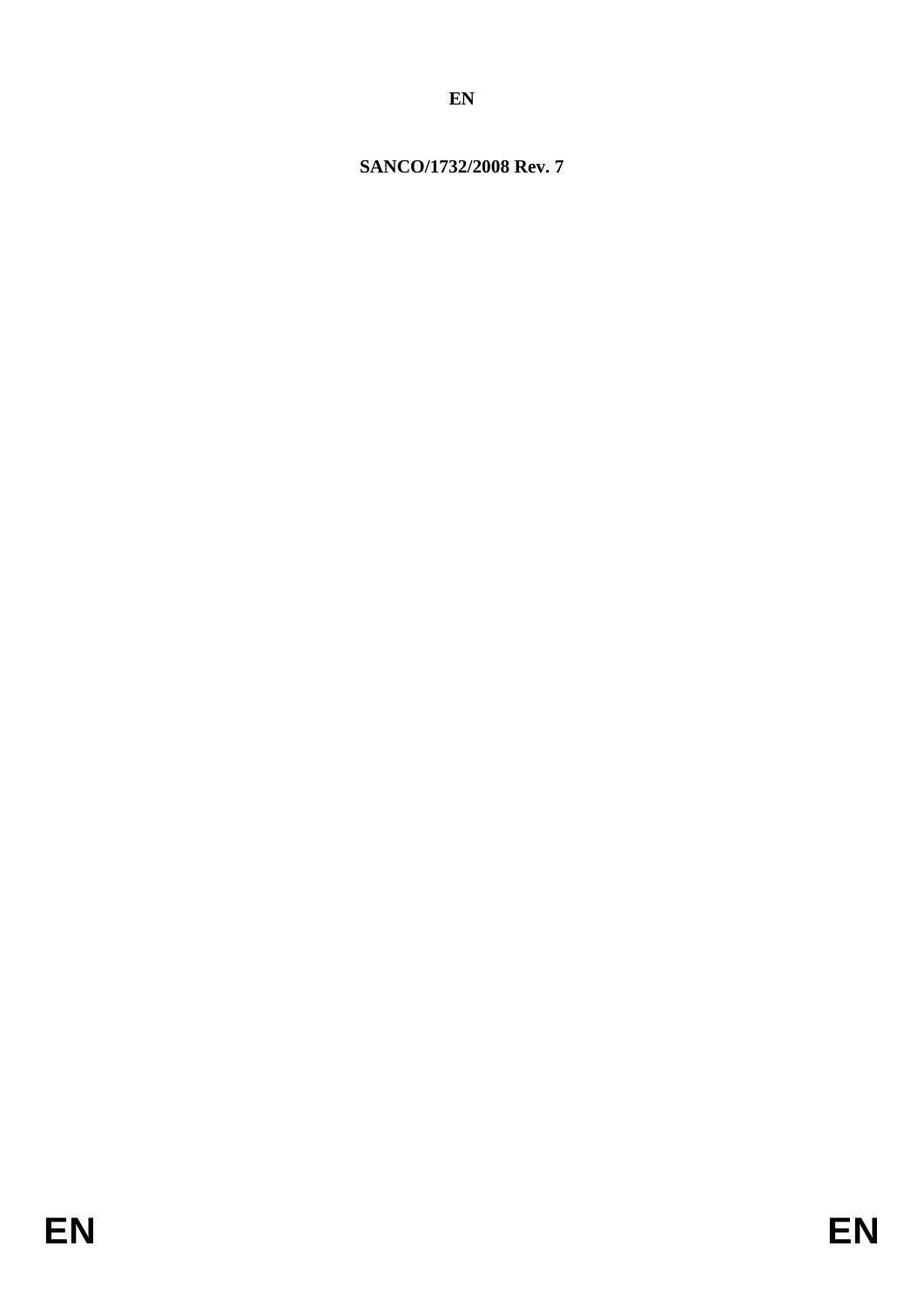

#### **EUROPEAN COMMISSION HEALTH & CONSUMERS DIRECTORATE-GENERAL**

Brussels, 16 February 2009

#### **Guidance document on the implementation of certain provisions of**

### **Regulation (EC) No 853/2004**

**on the hygiene of food of animal origin** 

*This document has been established for information purposes only. It has not been adopted or in any way approved by the European Commission.* 

*The European Commission does not guarantee the accuracy of the information provided, nor does it accept responsibility for any use made thereof. Users should therefore take all necessary precautions before using this information, which they use entirely at their own risk.*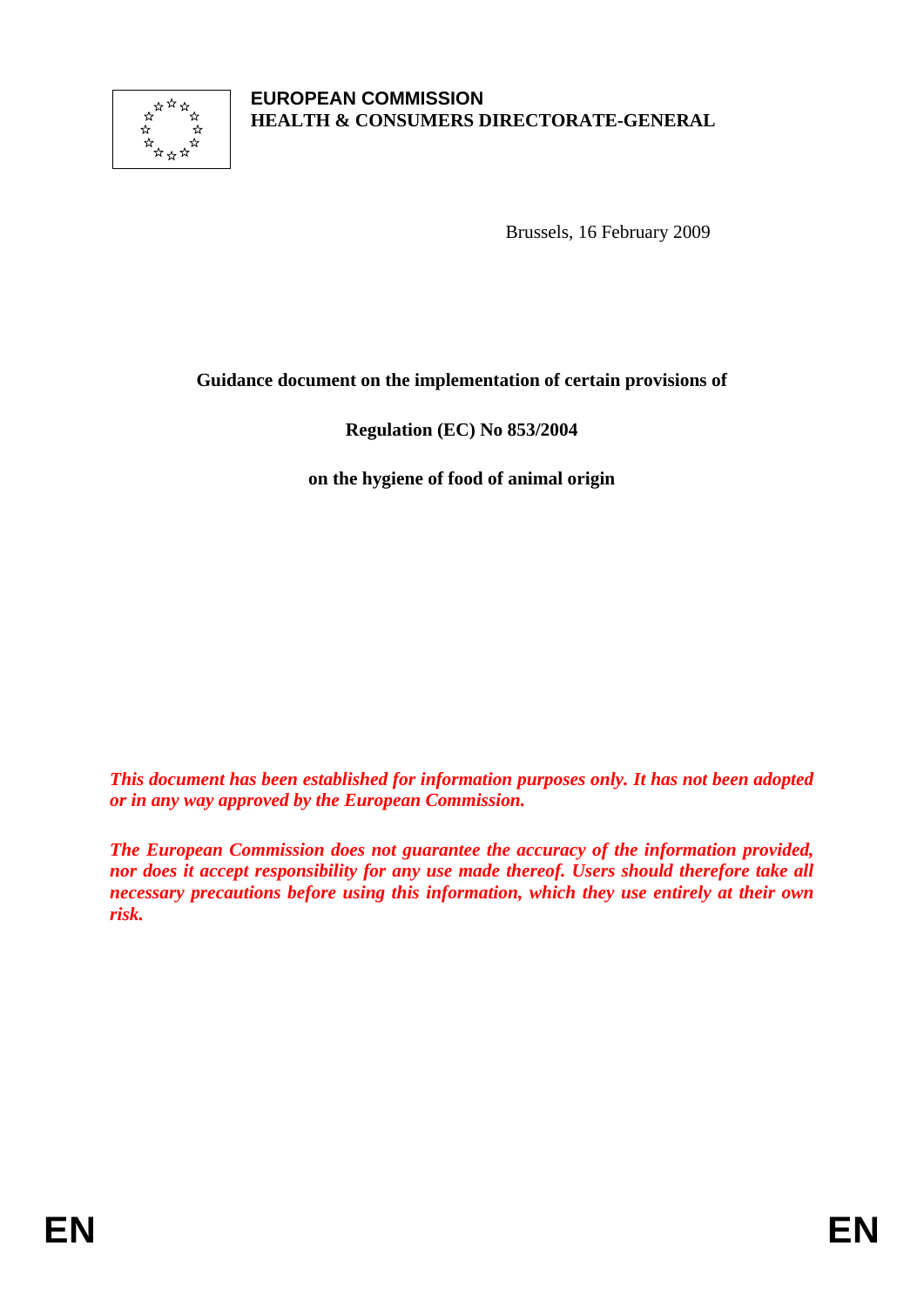# **PURPOSE OF THIS DOCUMENT**

This document is mainly directed at food businesses and competent authorities in the Member States, and aims to give guidance on the implementation of the new food hygiene requirements and on related subjects.

Readers in third countries may find useful elements in the document so as to better understand the scope and the purpose of EU food hygiene rules.

# **NOTE**

This document is an evolving document and will be updated to take account of experiences and information from the Member States, from competent authorities, food businesses and the Commission's Food and Veterinary Office.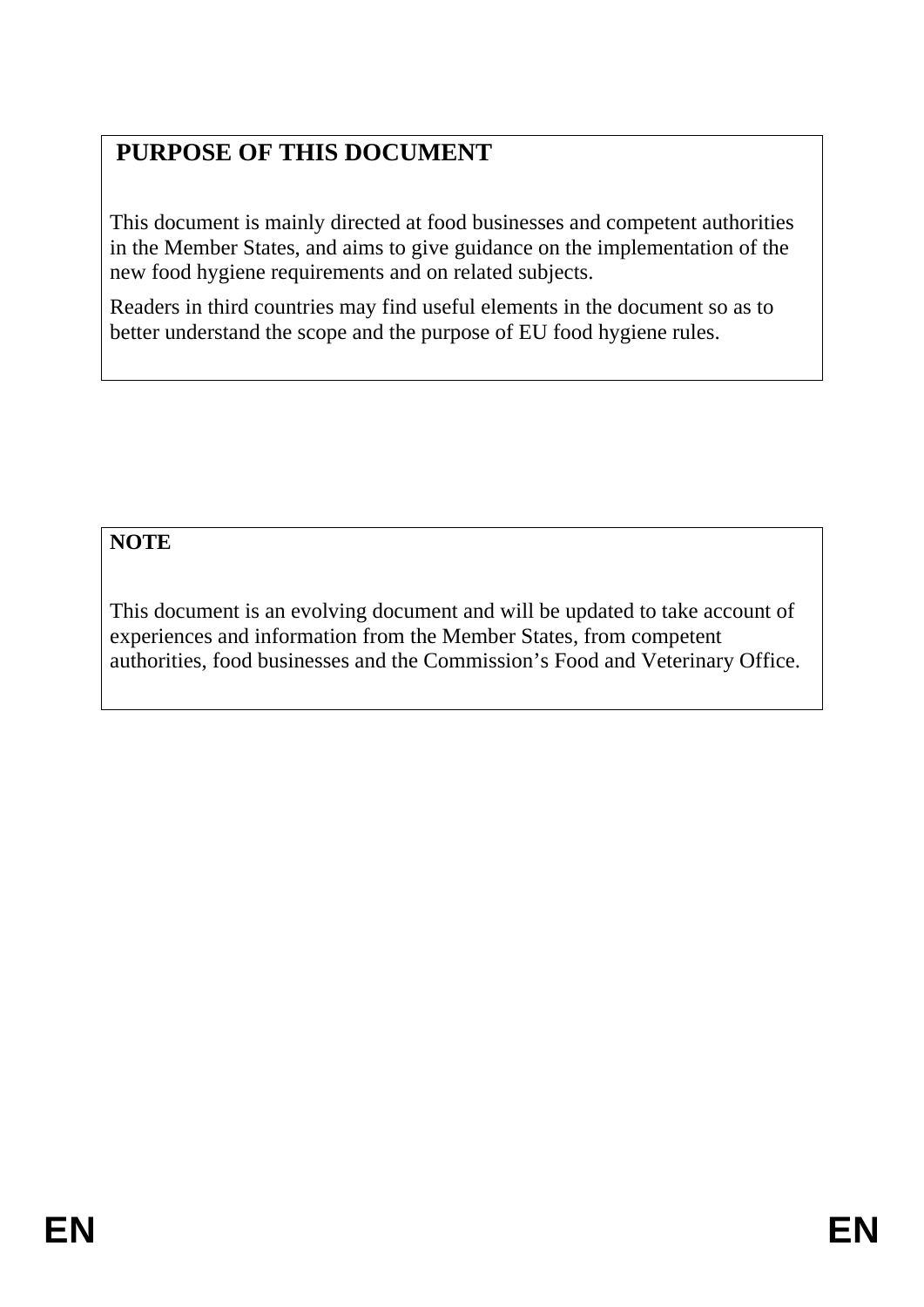#### **1. INTRODUCTION**

Regulation (EC) No 853/2004 laying down specific hygiene rules for food of animal origin (hereafter "the Regulation") was adopted on 29 April 2004<sup>[1](#page-3-0)</sup>. It lays down the hygiene requirements to be respected by food businesses handling food of animal origin at all stages of the food chain. Since the adoption of the Regulation, the Commission has been requested to clarify a number of aspects thereof. This document aims to follow-up these requests.

The Commission's Health and Consumer Protection Directorate General has held a series of meetings with experts from the Member States in order to examine and reach consensus on a number of issues concerning the implementation and interpretation of the Regulation.

In the interest of transparency, the Commission has also promoted discussion with stakeholders so as to allow different socio-economic interests to express an opinion. To this end the Commission has organised a meeting with representatives from producers, industry, commerce and consumers to discuss issues related to the implementation of the Regulation.

It was considered that these meetings and discussions should continue in the light of the experience gained by the full application of the Regulation from 1 January 2006.

It should be noted that matters relating to the non-compliance of national legislation with the Regulation remain outside the scope of this exercise and will continue to be dealt with in accordance with established Commission procedures.

The present document aims to assist all players in the food chain to better understand and to apply correctly and in a uniform way the Regulation. However, this document has no formal legal status and in the event of a dispute, ultimate responsibility for the interpretation of the law lies with the Court of Justice.

For a complete understanding of the different aspects of Regulation (EC) No 853/2004, it is essential to be also familiar with other parts of Community legislation, and in particular with the principles and definitions of :

- Regulation (EC) No 178/2002 of the European Parliament and of the Council laying down the general principles and requirements of food law, establishing the European Food Safety Authority and laying down procedures in matters of food safety<sup>[2](#page-3-1)</sup> (also referred to as the General Food Law),
- Regulation (EC) No 852/2004 of the European Parliament and of the Council of 29 April on the hygiene of foodstuffs<sup>[3](#page-3-2)</sup>, and

 $\overline{a}$ 

<span id="page-3-0"></span><sup>1</sup> OJ No L 226, 25.6.2004, p.22 2

OJ No L 31, 1.2.2002, p. 1

<span id="page-3-2"></span><span id="page-3-1"></span><sup>3</sup> OJ No L 226 of 25.6.2004, p. 3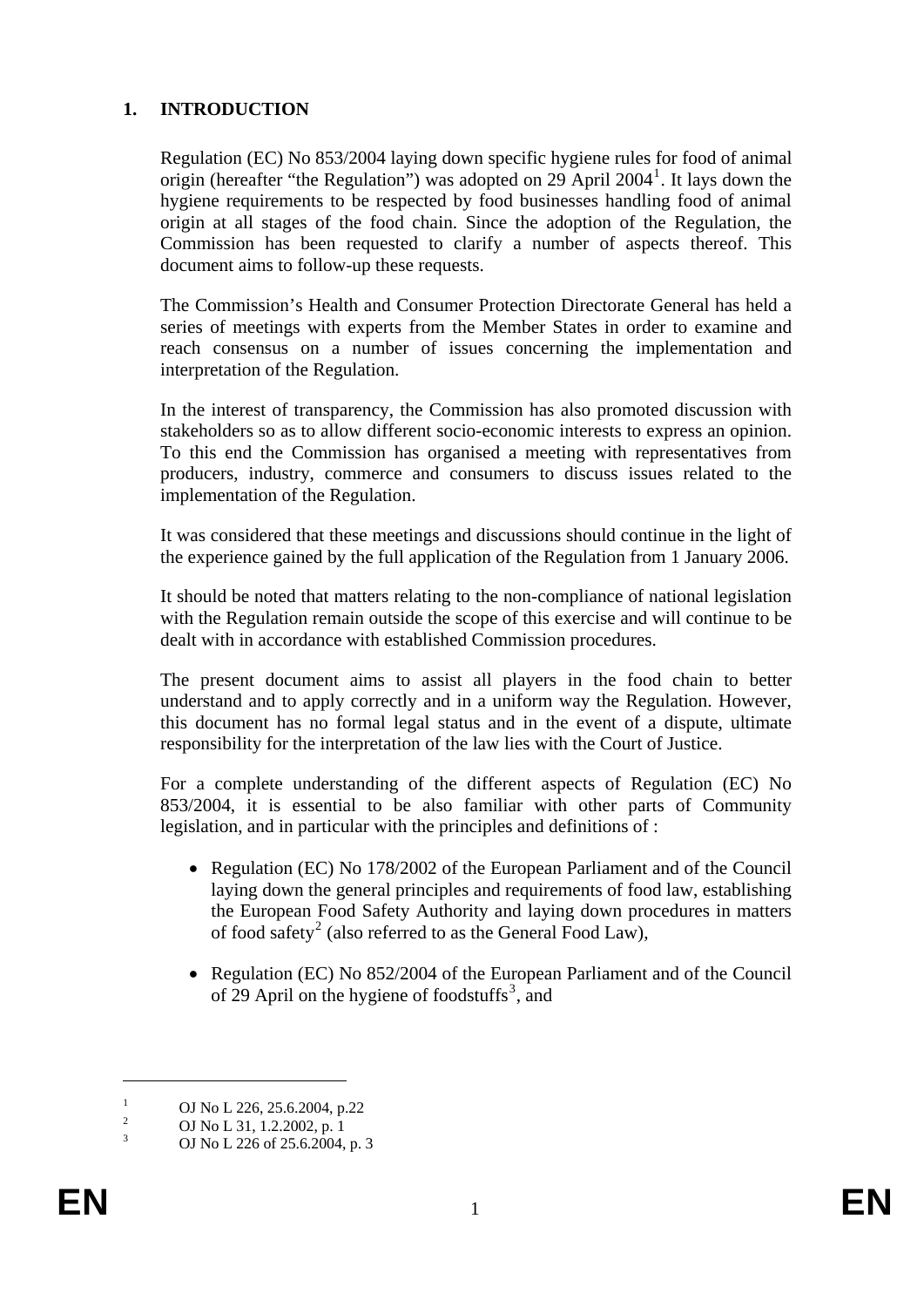- Regulation (EC) No 882/2004 of the European Parliament and of the Council of 29 April 2004 on official controls performed to ensure the verification of compliance with feed and food law, animal health and animal welfare $4$ ,
- Commission Regulation (EC) No 2073/2005 of 15 November 2005 on microbiological criteria for foodstuffs<sup>[5](#page-4-1)</sup>,
- Commission Regulation (EC) No 2074/2005 of 5 December 2005 laying down implementing measures for certain products under Regulation (EC) No 853/2004, for the organisation of official controls under Regulations (EC) No 854/2004 and (EC) No 882/2004, derogating from Regulation (EC) No 852/2004 and amending Regulations (EC) No 853/2004 and (EC) No 854/2004<sup>[6](#page-4-2)</sup>,
- Commission Regulation (EC) No 2075/2005 of 5 December 2005 laying down specific rules on official controls for *Trichinella* in meat<sup>[7](#page-4-3)</sup>,
- Commission Regulation (EC) No 2076/2005 of 5 December 2005 laying down transitional arrangements for the implementation of Regulations (EC) No 853/2004, (EC) No 854/2004 and (EC) No 882/2004 of the European Parliament and of the Council and amending Regulations (EC) No 853/2004 and No [8](#page-4-4)54/2004<sup>8</sup>.

Separate guidance documents on Regulations (EC) No 178/2002 and (EC) No 852/2004 have been established.

(See [http://europa.eu.int/comm/food/food/foodlaw/guidance/index\\_en.htm](http://europa.eu.int/comm/food/food/foodlaw/guidance/index_en.htm))

 $\overline{a}$ 

- 5 OJ No L 338, 22.12.2005, p. 1
- 6 OJ No L 338, 22.12.2005, p. 27 7
- <span id="page-4-4"></span><span id="page-4-3"></span><span id="page-4-2"></span><span id="page-4-1"></span><span id="page-4-0"></span>**EN** <sup>2</sup> **OJ** No L 338, 22.12.2005, p. 60<br>
OJ No L 338, 22.12.2005, p. 60<br>
2 8 OJ No L 338, 22.12.2005, p. 83

<sup>4</sup> OJ No L 165, 30.4.2004, p.1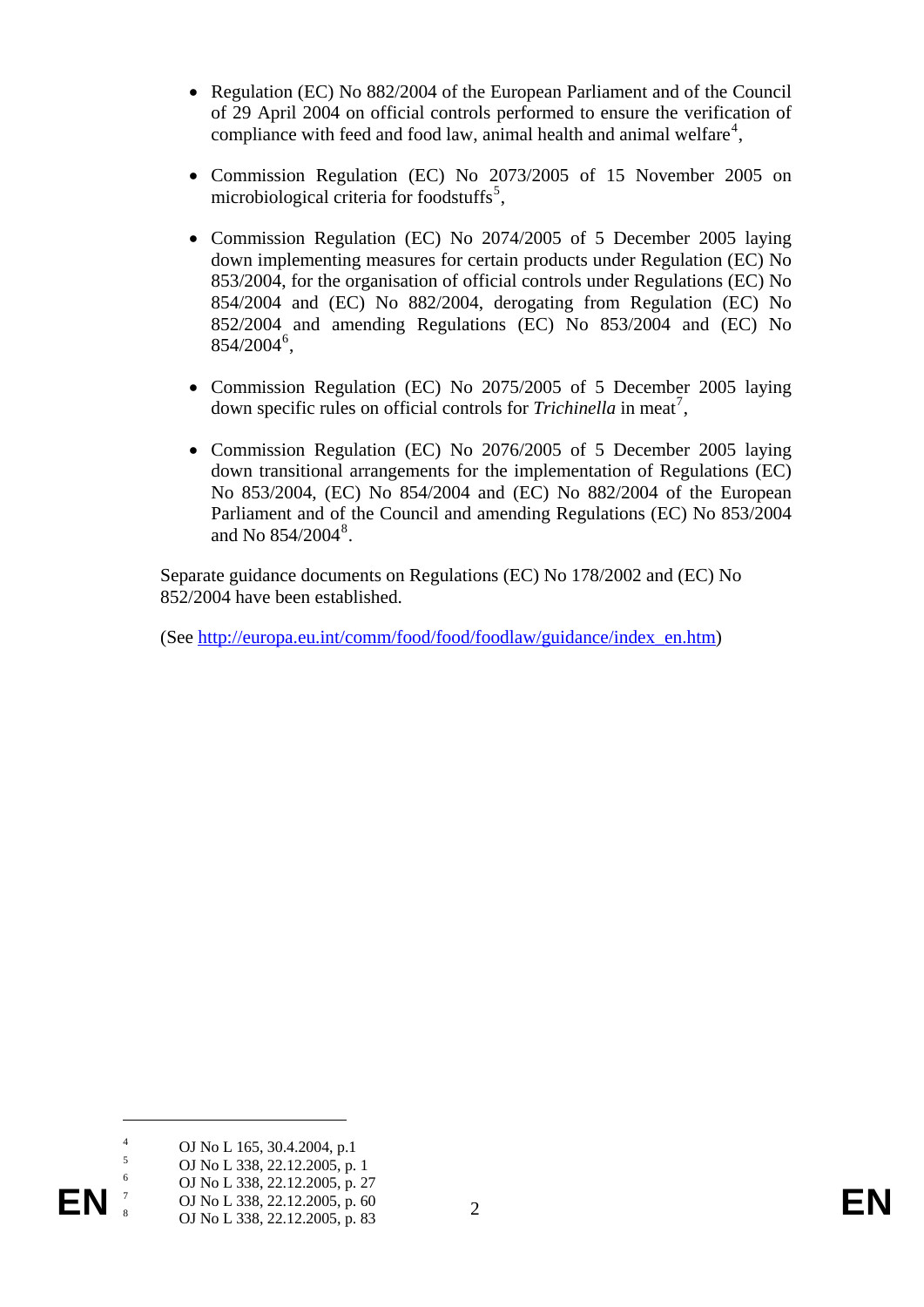### **2. OBLIGATIONS OF FOOD BUSINESS OPERATORS**

The Regulation must be implemented by food businesses. They must ensure that all the requirements are properly implemented in order to ensure food safety.

Food businesses that handle food of animal origin must implement the appropriate requirements of Regulation (EC) No 853/2004 in addition to the requirements laid down in Regulation (EC) No 852/2004.

#### **3. SCOPE (ARTICLE 1 OF THE REGULATION)**

#### **3.1. Small businesses**

Until 1 January 2006, certain small businesses were only able to place their products on the national or local market although they had to respect food hygiene criteria, e.g.

- Under Article 4 of Directive 64/433/EEC (the fresh meat Directive) meat from low capacity slaughterhouses handling not more than 20 livestock units per week, and cutting plants which produce not more than five tonnes of boned meat per week;
- Under Article 7 of Directive 71/118/EEC (the poultry meat Directive), slaughterhouses handling under 150 000 birds per year
- Under Article 3, point A(7) of Directive 77/99/EEC (the meat products Directive), when establishments use meat that has been marked with a national health mark.

These Directives have been repealed as from 1 January 2006. From this date onwards these establishments can place their products on the Community market if they are approved by the competent authority.

From 1 January 2006, there is therefore no restriction any more as to the supply of meat for the production of meat products and the placing on the market thereof if the slaughterhouse is approved by the competent authority.

Since it was unlikely that all the administrative steps to approve small businesses would have been taken on 1 January 2006, a transitional measure was adopted that allowed the then current practices to continue for those small businesses that had not been approved on that date and the national mark to be used in the meanwhile.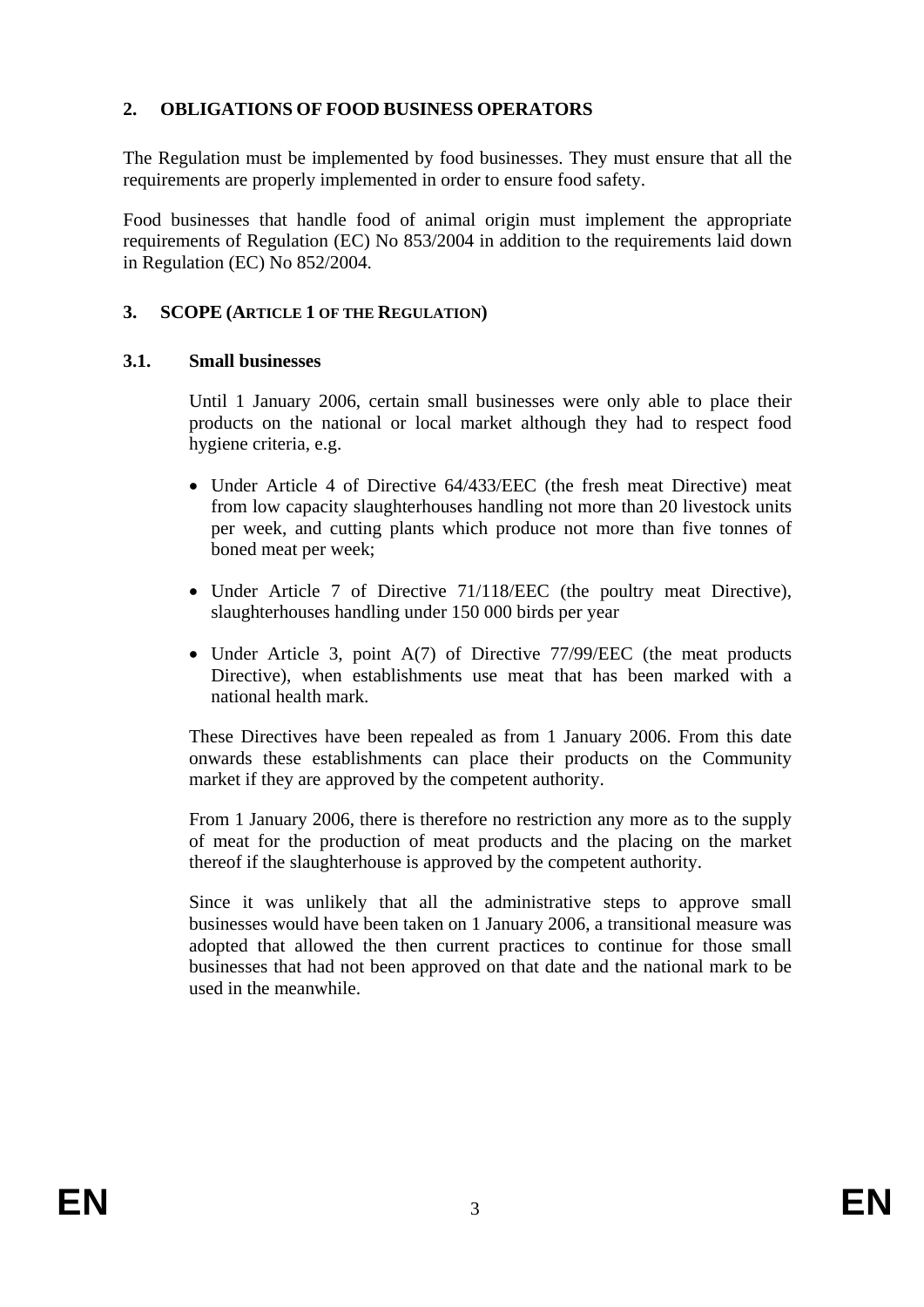#### **3.2. Establishments handling food of animal origin for which no detailed requirements are laid down**

For certain products of animal origin (e.g. honey), the Regulation does not lay down detailed rules. In that event, the food of animal origin must be handled in accordance with the relevant requirements laid down in Regulation (EC) No 852/2004 and also with the general rules for products of animal origin laid down in Regulation (EC) No 853/2004 (in particular the rules on products from outside the Community referred to in Article 6).

Since for these products there are no requirements in Annex III of Regulation (EC) No 853/2004, establishments handling the products need not be approved nor need they apply an identification mark on the food.

#### **3.3. Products covered under Regulation (EC) No 853/2004**

Regulation (EC) No 853/2004 only applies to **unprocessed and processed food** of animal origin.

- **A (non-exhaustive) list of unprocessed products of animal origin** [as defined in Article 2, point 1(n) of Regulation (EC) No 852/2004] is given in Annex I hereto.
- **A (non exhaustive) list of processed products of animal origin** [as defined in Article 2, point 1(o) of Regulation (EC) No 852/2004] is given in Annex II hereto.

In determining whether a product of animal origin is processed or unprocessed it is important to have regard to **all** the relevant definitions contained in the hygiene regulations, in particular, the definitions of 'processing', 'unprocessed products' and 'processed products' in Article 2 of Regulation 852/2004, and the definitions of certain processed products in Section 7 of Annex I of Regulation 853/2004. The interrelationship between these definitions will impact on the decision reached.

#### **3.4. Food containing both products of plant origin and products of animal origin**

Annex III gives an overview of the scope of Regulations (EC) No 852/2004 and 853/2004. The overview is non exhaustive and therefore purely indicative. It may be subject to review in function of experience gained with these rules.

Unless expressly indicated to the contrary, the Regulation does not apply to the production of food containing both products of plant origin and **processed** products of animal origin. Such exclusion from the scope is based upon the observation that the risk posed by the ingredient of animal origin can be controlled by implementing the rules of Regulation (EC) No 852/2004 without there being a need to apply more detailed specific requirements. However, Article 1, paragraph 2 of Regulation (EC) No 853/2004 clearly spells out that the **processed products of animal origin** used in foods containing both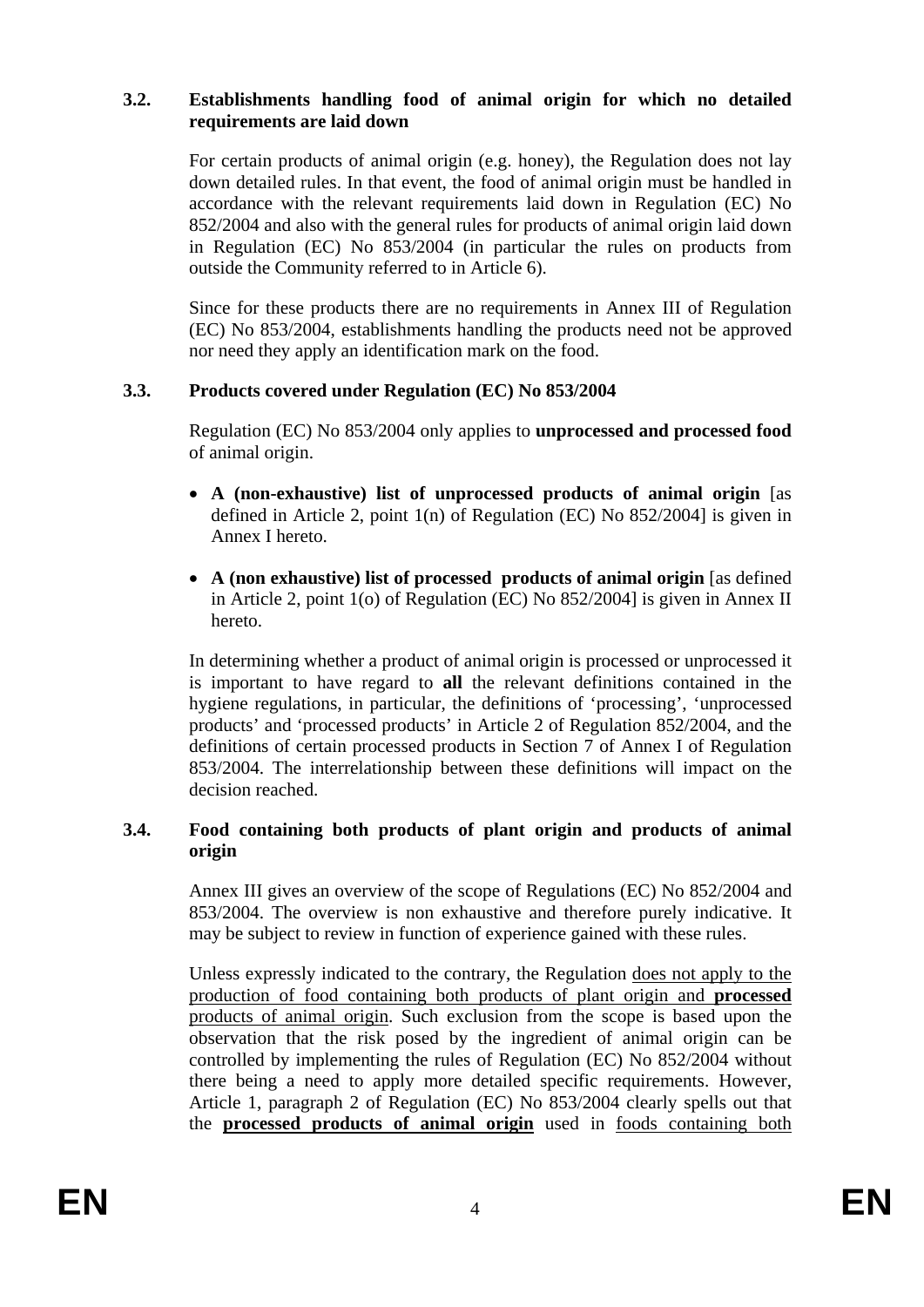products of plant origin and processed products of animal origin that are as such exempted from the scope of Regulation 853/2004, shall be obtained and handled in accordance with the requirements of Regulation (EC) No 853/2004 e.g.

- Milk powder used to prepare ice cream must have been obtained in accordance with Regulation (EC) No 853/2004, however the manufacture of ice creams falls under Regulation (EC) No 852/2004;
- Processed products of animal origin, such as meat, dairy and/or fishery products, used to prepare a pizza must have been obtained in accordance with Regulation (EC) No 853/2004, but the manufacture of the pizza falls under Regulation (EC) No 852/2004;
- Meat and/or dairy products used to prepare ready-to-eat meals composed of such processed products and vegetables must have been obtained in accordance with Regulation (EC) No 853/2004, but the manufacture of these ready-to-eat meals falls under Regulation (EC) No 852/2004;
- Egg products used to prepare mayonnaise must have been obtained in accordance with Regulation (EC) No 853/2004, however the manufacture of mayonnaise falls under Regulation (EC) No 852/2004.

However, the addition of a product of plant origin to a processed product of animal origin does not automatically mean that the resulting food falls within the meaning of Article 1, paragraph 2 of Regulation (EC) No 853/2004, e.g.:

- Cheeses to which herbs are added or yogurts to which fruit is added remain dairy products, and their manufacture must be performed under Regulation (EC) No 853/2004;
- Sausages to which garlic or soya is added remain meat products, and their manufacture must be performed under Regulation (EC) No 853/2004.

When the ingredient of plant origin, which is added to a processed animal product, has a technological function and modifies the initial product to such an extent that the resulting food cannot remain within the definition of "processed products of animal origin" as laid down in Article 2(1), point (o) of Regulation (EC) No 852/2004, then such products fall within the meaning of Article 1, paragraph 2 of Regulation (EC) No 853/2004, e.g.:

• Spreadable fats where all or part of the milk fats have been replaced by fats of plant origin.

*Remark: an establishment manufacturing both products of animal origin and other products may apply the identification mark required for products of animal origin also on the other products (see Annex II, Section I, point B.7 of Regulation (EC) No 853/2004).*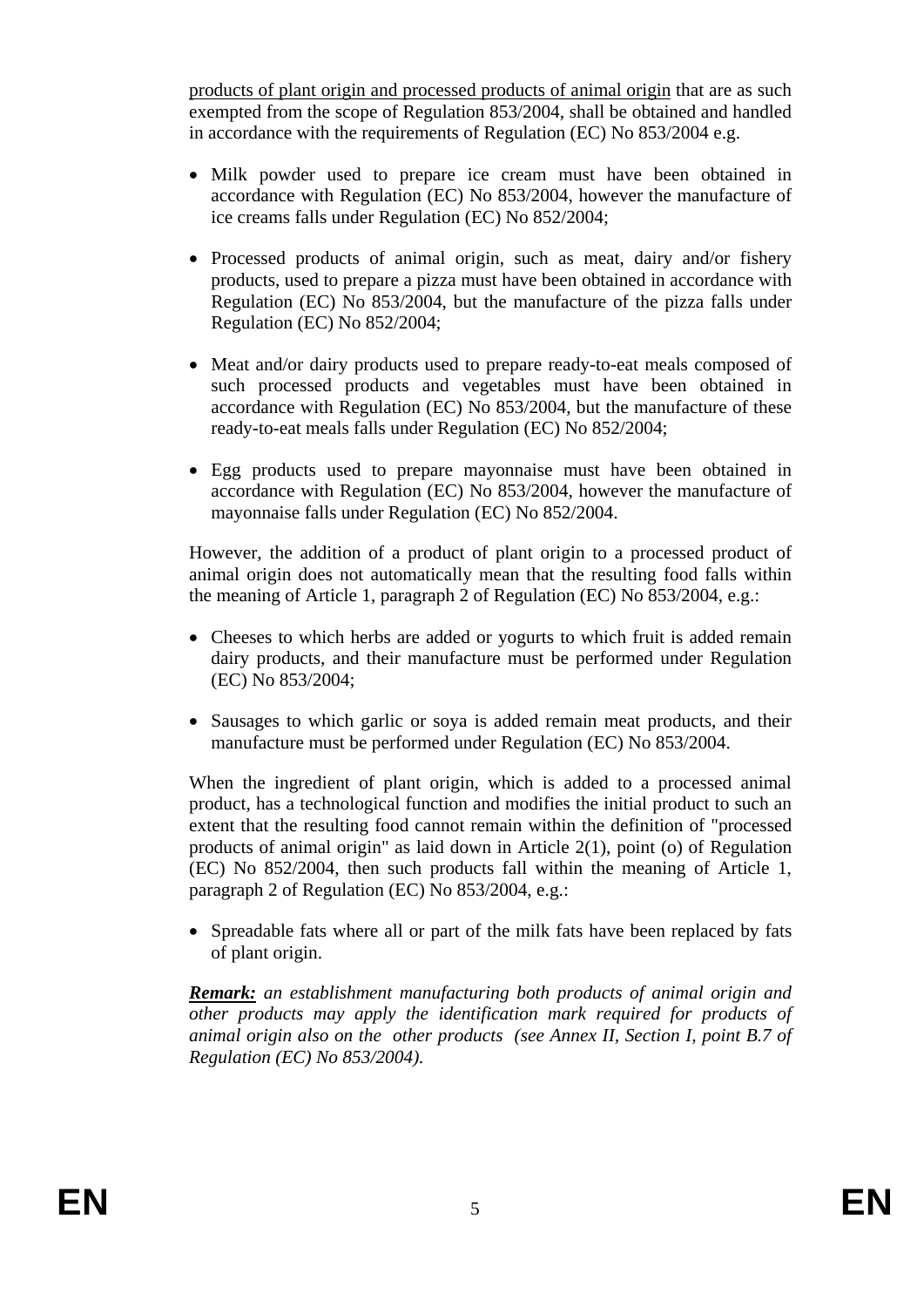#### **3.5. Retail**

Unless expressly indicated to the contrary, **Regulation (EC) No 853/2004 does not apply to retail** [Article 1, paragraph 5(a)].

The definition of retail sale is in Article 3, point 7 of Regulation (EC) No 178/2002. It reads as follows:

*"retail" means the handling and/ or processing of food and its storage at the point of sale or delivery to the final consumer, and includes distribution terminals, catering operations, factory canteens, institutional catering, restaurants and other similar food service operations, shops, supermarket distribution centres and wholesale outlets.* 

As explained in recitals 12 and 13 of Regulation (EC) No 853/2004, this definition which includes wholesale operations was considered to be too wide for food hygiene purposes. In the context of food hygiene, retail should generally have a more limited meaning as follows: "activities involving direct sale or supply of food of animal origin to the final consumer". This means that:

- For activities involving direct sale or supply of food of animal origin to the final consumer, Regulation (EC) No 852/2004 would suffice. In accordance with the definition of "retail", the term "activities" includes processing (e.g. the preparation of bakery products containing products of animal origin, the preparation of meat products in a local butcher shop) at the point of sale to the final consumer.
- With regard to wholesale activities (i.e. when a wholesale or retail establishment carries out operations with a view to supplying food of animal origin to another establishment), Regulation (EC) No 853/2004 applies except:
	- o for establishments for which the wholesale activities consist only of storage and transport. In that case, the requirements of Regulation (EC) No 852/2004, and the temperature requirements laid down in Regulation (EC) No 853/2004 apply,
	- o if the supply is, in accordance with national law, a **marginal, localised and restricted** activity of a retail establishment that mainly supplies the final consumer. In that event, only Regulation (EC) No 852/2004 applies.

However, in accordance with Article 1, paragraph 5(c), Member States may decide to extend the provisions of Regulation (EC) No 853/2004 to retail establishments situated on their territory to which they would not apply. In applying this possibility, Member States should be led by the general principles of food law, i.e. proportionality and the need to have rules that are risk based.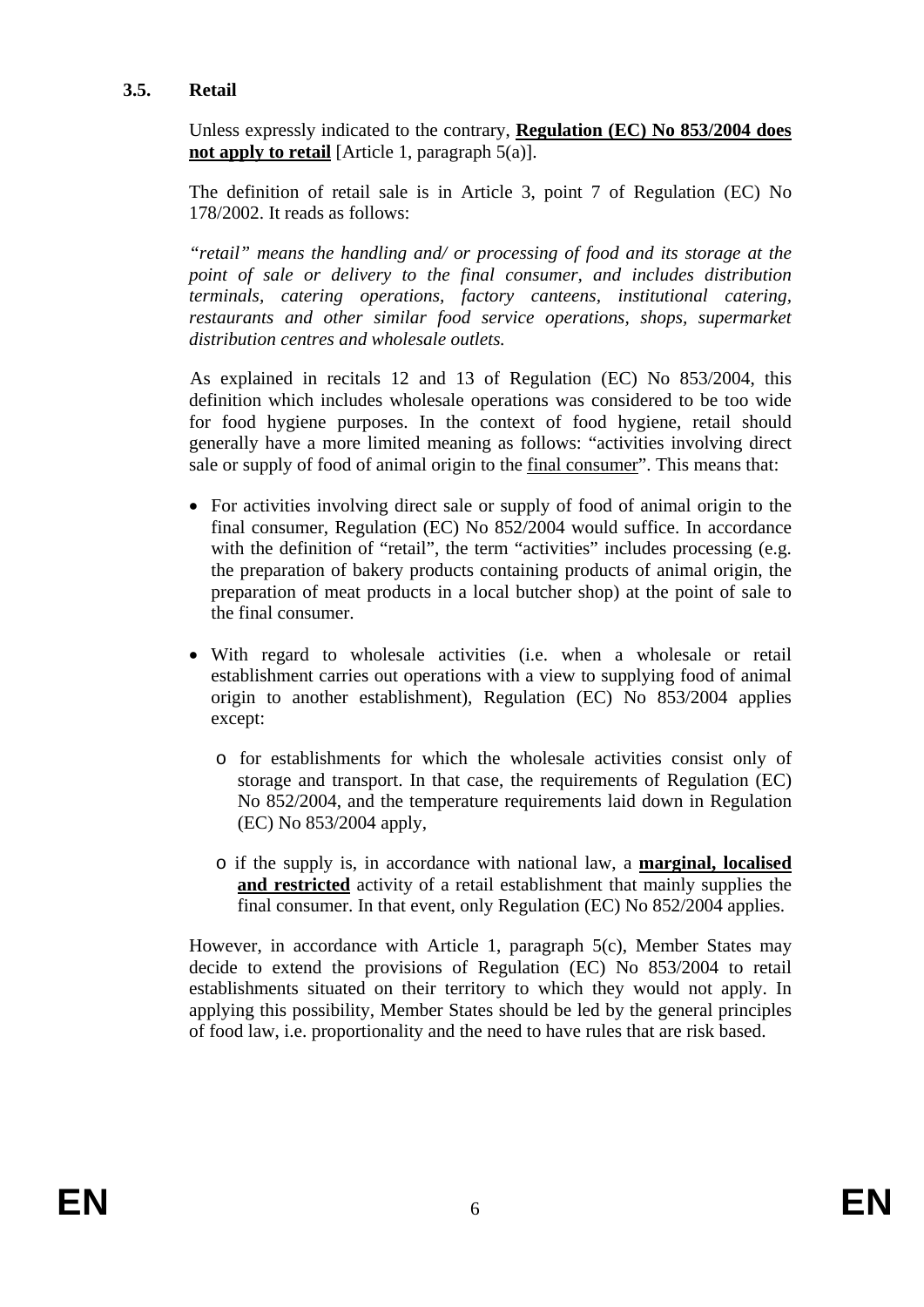#### **3.6. The notion "***marginal, localised and restricted activity"* **as referred to in Article 1 paragraph 5, point b)ii of Regulation (EC) No 853/2004.**

That notion allows genuine retail shops supplying the final consumer (e.g. a butcher) to supply food of animal origin to another local retail business under the requirements of Regulation (EC) No 852/2004 only. The requirements of Regulation (EC) No 853/2004 (e.g. the approval of the establishment, the application of an identification mark) would not apply.

*In general terms, the notion "marginal, localised and restricted activity" should allow current practices as they exist in the Member States to continue.* 

The notion "marginal, localised and restricted supply" stems from the observation that retail establishments supplying the final consumer as their main trade should in effect trade their products locally (even if the destination is in another Member State) and so are not engaged in long distance trade which requires more attention and supervision in particular as regards transport and cold chain conditions. In the case of a large Member State it would therefore not be in line with the Regulation to extend geographically the notion "marginal, localised and restricted supply" to the entire territory of that Member State.

The notion is further explained in recital (13), where it is spelled out that such supply should be only a small part of the supplying establishment's business; the establishment supplied should be in its immediate vicinity, and the supply should concern only certain types of products or establishments.

In some cases retailers (e.g. butchers) may produce small quantities (in absolute terms) of food, most of which is supplied to caterers and/or to other retailers. In such cases it would be in line with the intention of the Regulation to enable the continued use of traditional methods of distribution, considering that "marginal" should include the notion of small quantities. "Marginal" should therefore be interpreted as a small amount of food of animal origin in absolute terms **or** as a small part of the establishment's businesses. At any rate, the combination of the three criteria provided for by the Regulation should allow an appropriate qualification of most situations.

The national rules to be adopted pursuant to Article 1, paragraph 5, point c) of Regulation (EC) No 853/2004 must be subject to the general rules of the Treaty, and in particular Articles 28, 29 and 30 thereof.

### **3.7. Primary production covered under Regulation (EC) No 853/2004**

For certain products of animal origin, the notion "primary production" referred to in Regulation (EC) No 852/2004 is further developed under Regulation (EC) No 853/2004: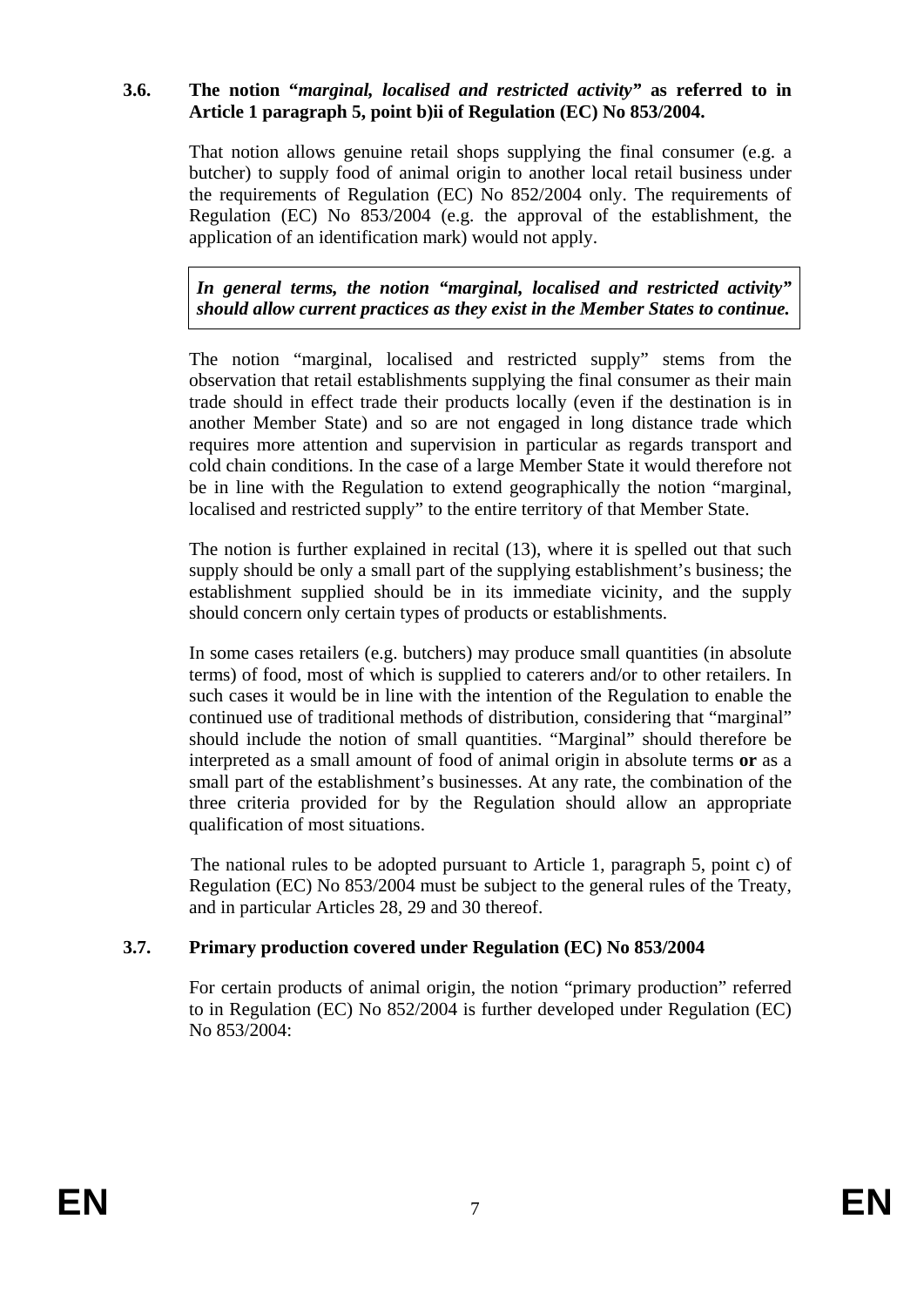**Live bivalve molluscs** [Annex III, Section VII, point 4(a)]

With regard to live bivalve molluscs, primary production covers operations that take place before live bivalve molluscs arrive at a dispatch, purification centre or processing establishment.

**Fishery products** [Annex III, Section VIII, point 4 and Annex III, Section VIII, points  $3(a)$  and  $(b)$ ].

With regard to fishery products, primary production:

- Includes farming/fishing/collection of live fishery products (*whether from sea water or fresh water*) with a view to their being placed on the market, and
- Includes the following associated operations:
	- o Slaughter, bleeding, heading, gutting, removing fins, refrigeration and wrapping for transport carried out on board fishing vessels,
	- o The transport and storage of fishery products the nature of which has not been substantially altered, including live fishery products, within farms on land, and
	- o The transport of fishery products (*whether from sea water or fresh water*) the nature of which has not substantially been altered, including live fishery products, from the place of production to the first establishment of destination.

**Raw milk** [Annex III, Section IX, Chapter 1]

The Regulation covers requirements to be respected at the farm, in particular with regard to the health of the animals, hygiene on milk production holdings, and criteria to be respected for raw milk.

**Eggs** [Annex III, Section X, Chapter 1]

The Regulation covers the handling of eggs at the producer's premises, and lays down that eggs must be kept clean, dry, free of extraneous odour, effectively protected from shocks and out of direct sunshine.

# **4. APPROVAL OF ESTABLISHMENTS (ARTICLE 4 OF THE REGULATION)**

# **4.1. Establishments subject to approval**

Establishments [except those carrying out only primary production, transport operations, the storage of products not requiring temperature controlled storage conditions or retail operations other than those to which this Regulation applies pursuant to Article 1(5)(b)] handling those products for which Annex III of Regulation (EC) No 853/2004 lays down requirements must be approved. This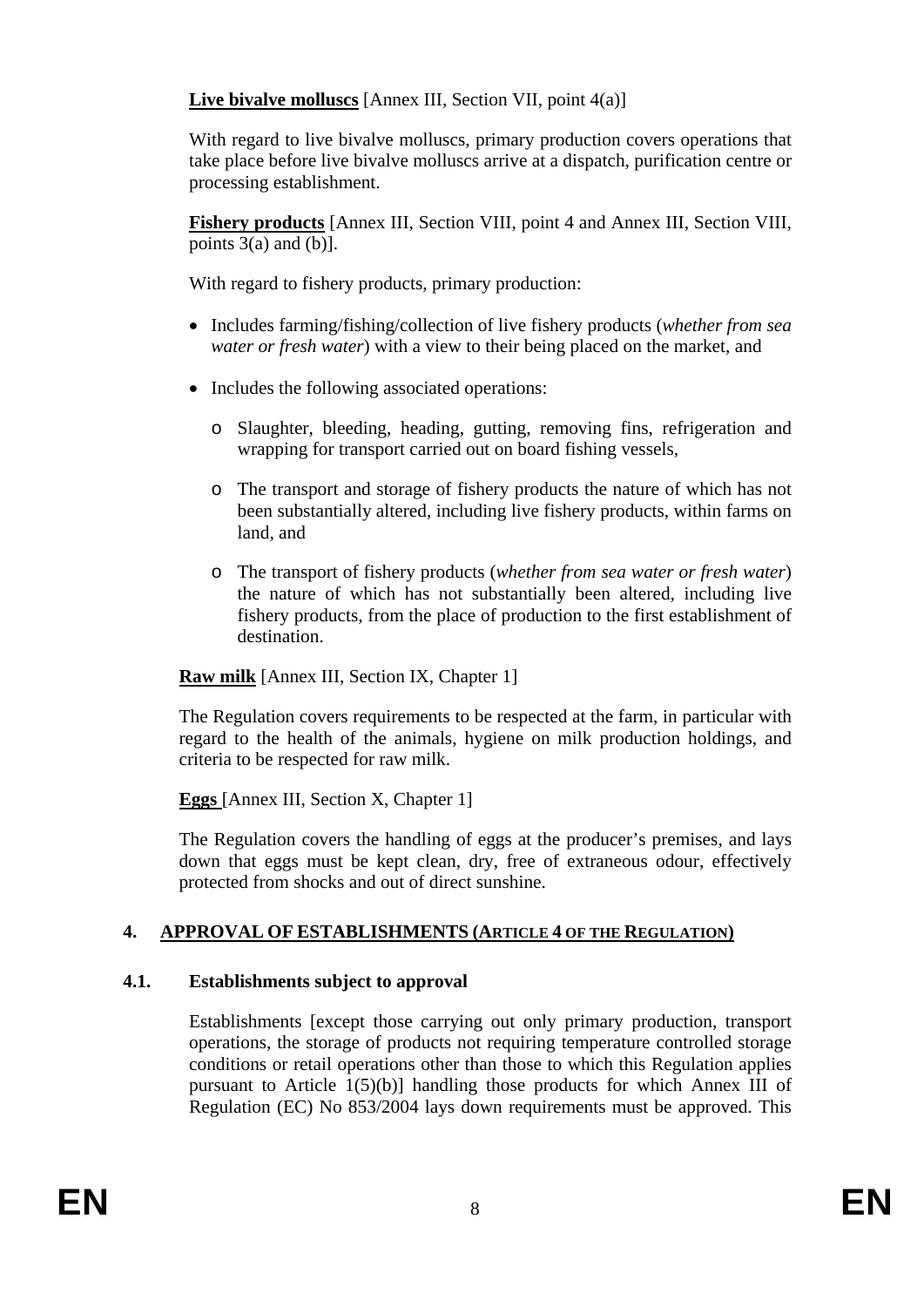entails a wide range of establishments, including establishments handling nonprocessed products and processed products of animal origin.

A non-exhaustive list of establishment categories subject to approval in accordance with Regulation (EC) No 853/2004 is given in Annex IV to the present document.

*As retail (activities involving direct sale or supply of food of animal origin to the final consumer) is not covered by the scope of Regulation (EC) No 853/2004, the approval of retail establishments is not required under that Regulation.* 

#### **4.2. The approval of small establishments**

Additionally small establishments handling food of animal origin must be approved by the competent authority.

The approval requirements for such establishments are largely the requirements that applied already to them under the former rules. The new approval requirement should not therefore have imposed an important new burden provided these establishments already complied with the food hygiene rules applicable to them under the relevant former Community rules (e.g. Directives 64/433/EEC and 77/99/EEC).

#### *Remark:*

*Regulation (EC) No 853/2004 excludes retail (i.e. the handling and/or processing of food and its storage at the point of sale) from its scope. This means that where cheese is manufactured and sold at a retail premise (e.g. at the farm), these activities can be carried under the respect of the requirements laid down in Regulation (EC) No 852/2004 only, requiring registration but no approval.*

#### **4.3. Meat from animals slaughtered at the farm**

Slaughter activities at the farm must be carried out in accordance with the appropriate requirements of Regulation (EC) No 852/2004 and with the specific food hygiene rules for meat production laid down in Regulation (EC) No 853/2004. This includes that the slaughter facilities must be approved by the competent authority.

Where it is felt that the infrastructural requirements of Regulations (EC) No 852/2004 and 853/2004 are disproportionate for on-the-farm slaughter Member States may adapt those requirements, by adopting national measures, in accordance with the procedure laid down for that purpose in Article 13 of Regulation (EC) No 852/2004 and/or Article 10 of Regulation (EC) No 853/2004.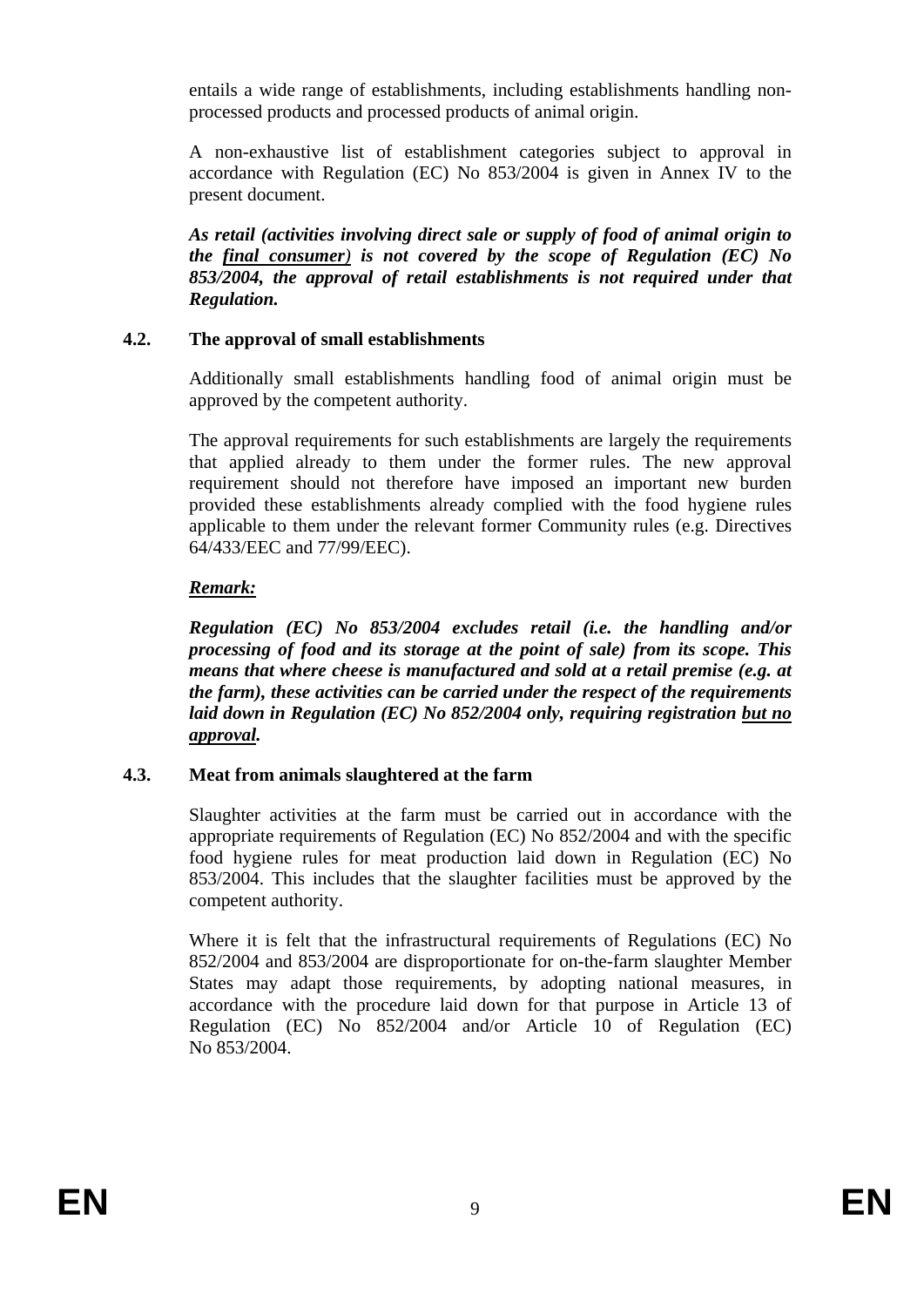#### *Remarks:*

- *The direct supply, by the producer, of small quantities of meat from poultry and lagomorphs slaughtered on the farm to the final consumer or to local retail establishments directly supplying such meat to the final consumer, fall outside the scope of Regulation (EC) No 853/2004. Member States shall establish national rules to ensure the safety of such meat [see Article1, paragraph (3), point (d) of the Regulation].*
- *In the case of "slaughter for private domestic consumption", such activity is undertaken by a private person who cannot be considered as being a food business operator. In addition, meat resulting from such slaughter is not placed on the market. Slaughter for private domestic consumption falls therefore out of the scope of Regulations (EC) No 852/2004 and 853/2004. Member States may have national rules in place with regard to this type of slaughter.*

#### **4.4. The approval of cold stores**

Article 1, paragraph 5(a) of Regulation (EC) No 853/2004 lays down that: "*Unless expressly indicated to the contrary, this Regulation shall not apply to retail"*.

Since cold stores could be considered as retail establishments in the broader sense of the definition in Article 3, paragraph 7 of Regulation (EC) No 178/2002, one might conclude that cold stores are generally excluded from the scope of Regulation (EC) No 853/2004 and are therefore not the subject of approval by the competent authorities (see Article 1, paragraph 5(a) of Regulation (EC) No 853/2004).

However, with regard to cold storage, Regulation (EC) No 853/2004 lays down requirements which must be considered as **expressly indicating** that cold storage operations fall within the scope of the Regulation, e.g.:

- Annex III, Section I, Chapter VII of Regulation (EC) No 853/2004 contains requirements regarding cold storage for meat, and cold stores for meat are therefore establishments handling products for which Annex III to the Regulation lays down requirements. Such establishments shall not operate unless the competent authority has approved them;
- Article 4 of Regulation (EC) No 853/2004 expressly excludes storage of products not requiring temperature-controlled storage conditions from the approval obligations, it being understood that establishments proceeding to cold storage must be approved.

Cold stores must therefore be approved insofar as they are used in relation with activities for which Annex III of Regulation 853/2004 lays down requirements.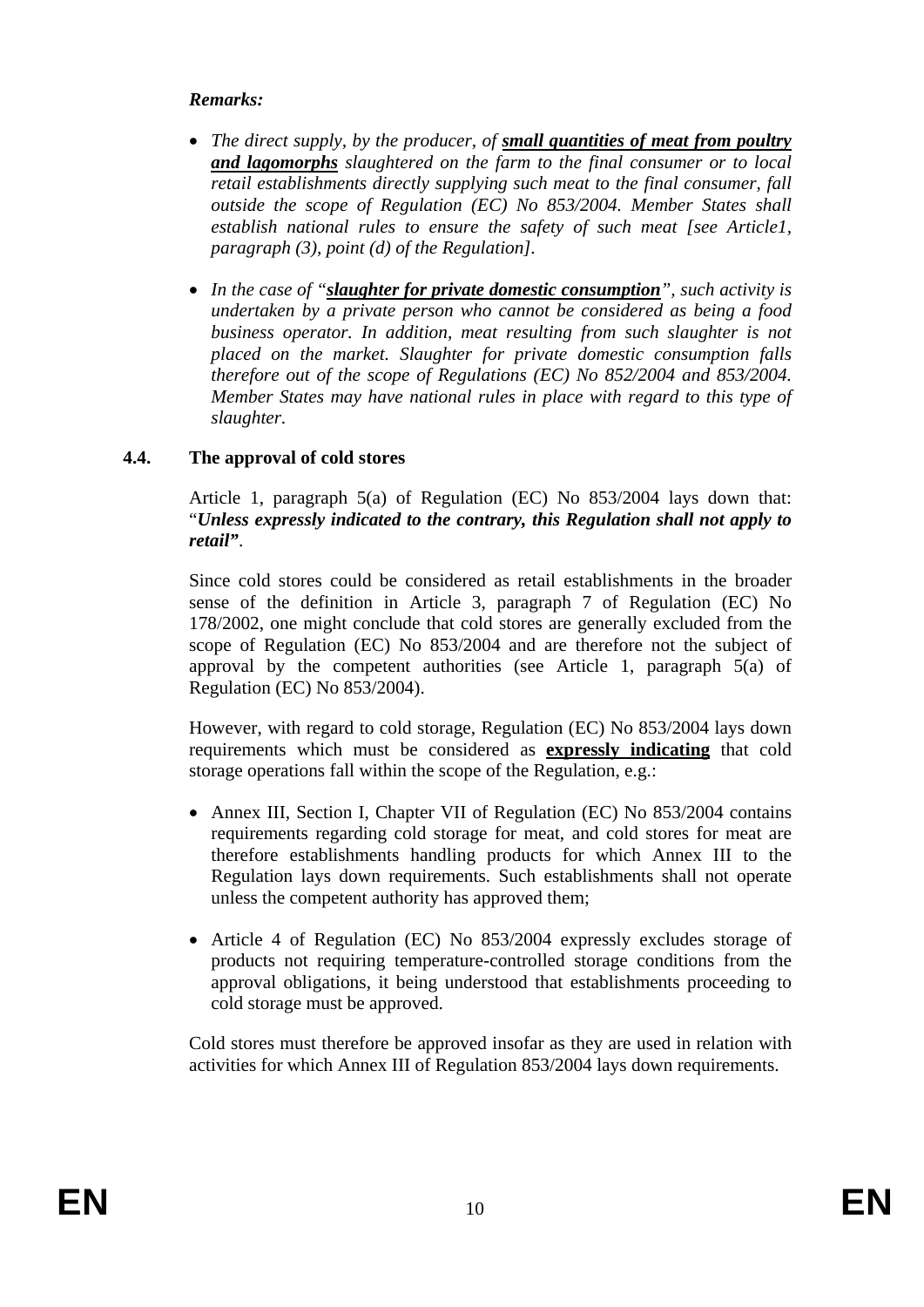However, in the light of Article 1, paragraph 5(b), cold stores operated by genuine retail outlets not covered by the Regulation are not subject to the Regulation, and cold stores that are involved in wholesale operations which are physically limited to transport and storage, do not need to be approved but remain subject to the temperature requirements. When wholesale activities include more than storage and transport (for instance re-wrapping), the cold stores remain establishments to be approved in accordance with Article 4.

#### **4.5. Re-wrapping establishments**

Re-wrapping establishments proceed to the unwrapping of products of animal origin that were previously wrapped in another establishment. Such unwrapping and re-wrapping operations may be combined with operations such as slicing and cutting of food.

Re-wrapping establishments handle exposed products of animal origin. It must be considered that, when they handle products of animal origin that are covered in Annex III of the Regulation, they fall within the scope of Article 4, paragraph 2 of the Regulation. Their approval is therefore required. This is a logical approach since new hazards may be introduced at the level of such establishments.

In order to ensure traceability, food business operators should not place on the market products of animal origin handled in rewrapping establishments unless the identification mark of the rewrapping establishment is applied.

#### **4.6. Wholesale markets**

It appears from Article 3, paragraph 3 of Regulation (EC) No 854/2004 that wholesale markets manufacturing products of animal origin need approval before they can place on the market their products. Since in a wholesale market several infrastructures and equipment (e.g. water supply, cold stores) are shared by several units, it seems appropriate that a person/body is held responsible for ensuring that the hygiene requirements for those common infrastructures and equipment are met.

### **5. TECHNICAL ISSUES**

### **MEAT**

#### **5.1. Animal species**

Definitions of certain animal species are provided for in Annex I of Regulation (EC) No 853/2004.

• With regard to point 1.2, 'domestic ungulates' are defined as *"domestic bovine (including Bubalus and Bison species) (…)"*. Yak or zebu animals are also domestic bovines.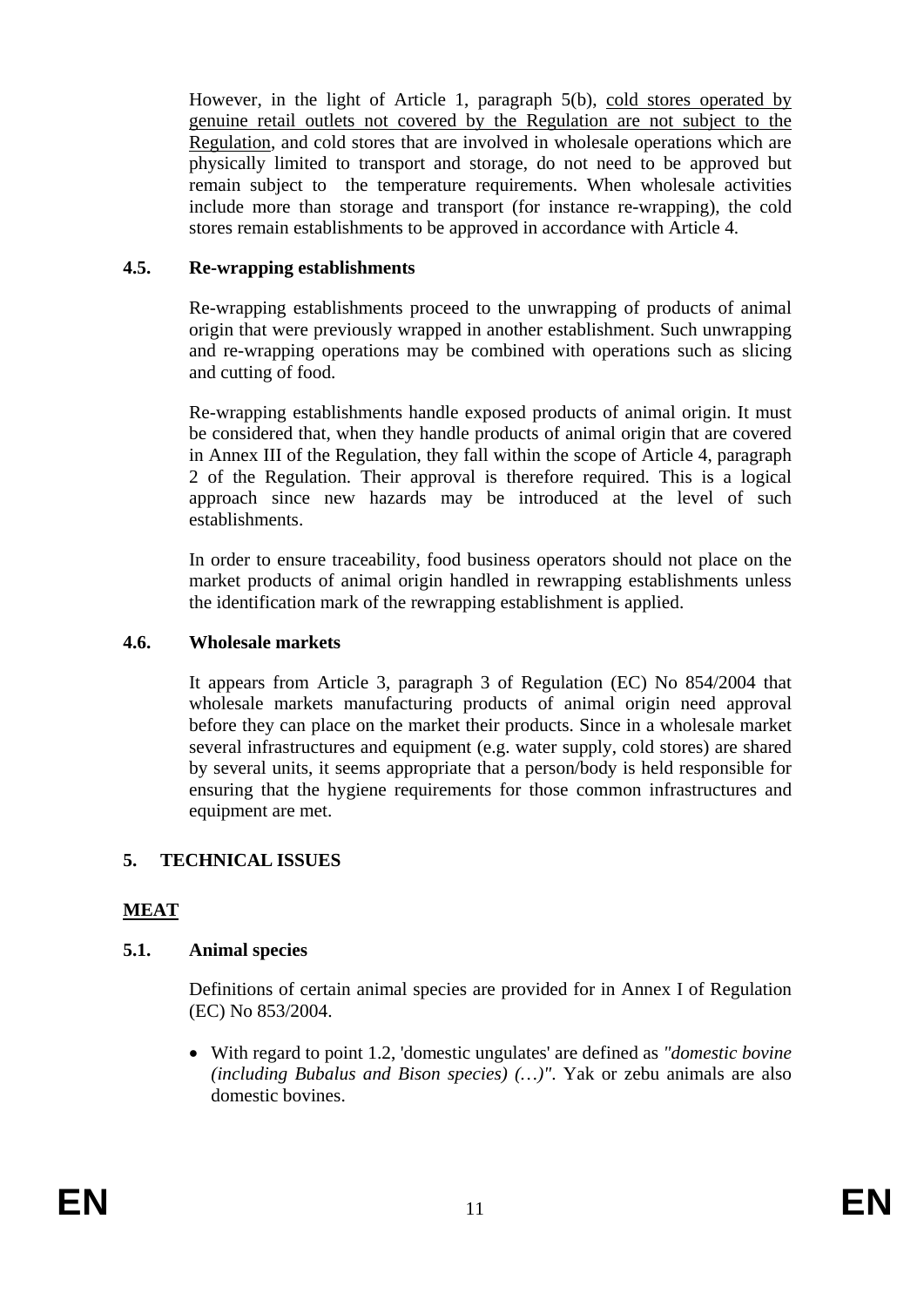• With regard to point 1.6, 'farmed game' is defined as *"farmed ratites and farmed land mammals other than those referred to in point 1.2"*. Reindeer which are traditionally farmed are also farmed game.

#### **5.2. Clean animals**

The requirement for animals to be clean is referred to in several parts of the new Hygiene rules:

- Farmers must take adequate measures, as far as possible, to ensure the cleanliness of the animals going to slaughter (Annex I, Part A, point II. 4(c) of Regulation (EC) No 852/2004);
- Slaughterhouse operators must ensure that animals are clean (Annex III, Section I, Chapter IV, point 4 of Regulation (EC) No 853/2004);
- The official veterinarian is to verify compliance with the requirement to ensure that animals that have such hide, skin or fleece conditions that there is an unacceptable risk of contamination of the meat during slaughter are not slaughtered unless they are cleaned beforehand (Annex I, Section II, Chapter III, point 3 of Regulation (EC) No 854/2004)

The background for this requirement is that there is substantial proof that unclean animals have been at the source of carcase contamination and subsequent food poisoning. Animals that are sent for slaughter must therefore be clean enough not to present an unacceptable risk for slaughter and dressing operations.

The objective of the requirement is indeed to avoid contamination of the meat during slaughter so as to ensure that the microbiological quality required by Community law is achieved.

Developing the means for reaching the objective is a task to be achieved by the food business operators concerned. There are different means of reaching the objective, including:

- The effective cleaning of animals, or
- The sorting of the animals in accordance with cleanliness and developing an appropriate slaughter scheme, or
- Developing procedures for the hygienic dressing of animals that must protect carcasses from unnecessary contamination, or
- Other appropriate procedures.

Guides to good practice may be an appropriate tool to assist slaughterhouse operators in defining these means.

It is the task of the competent authority to verify whether the procedures developed by the operators are carried out properly.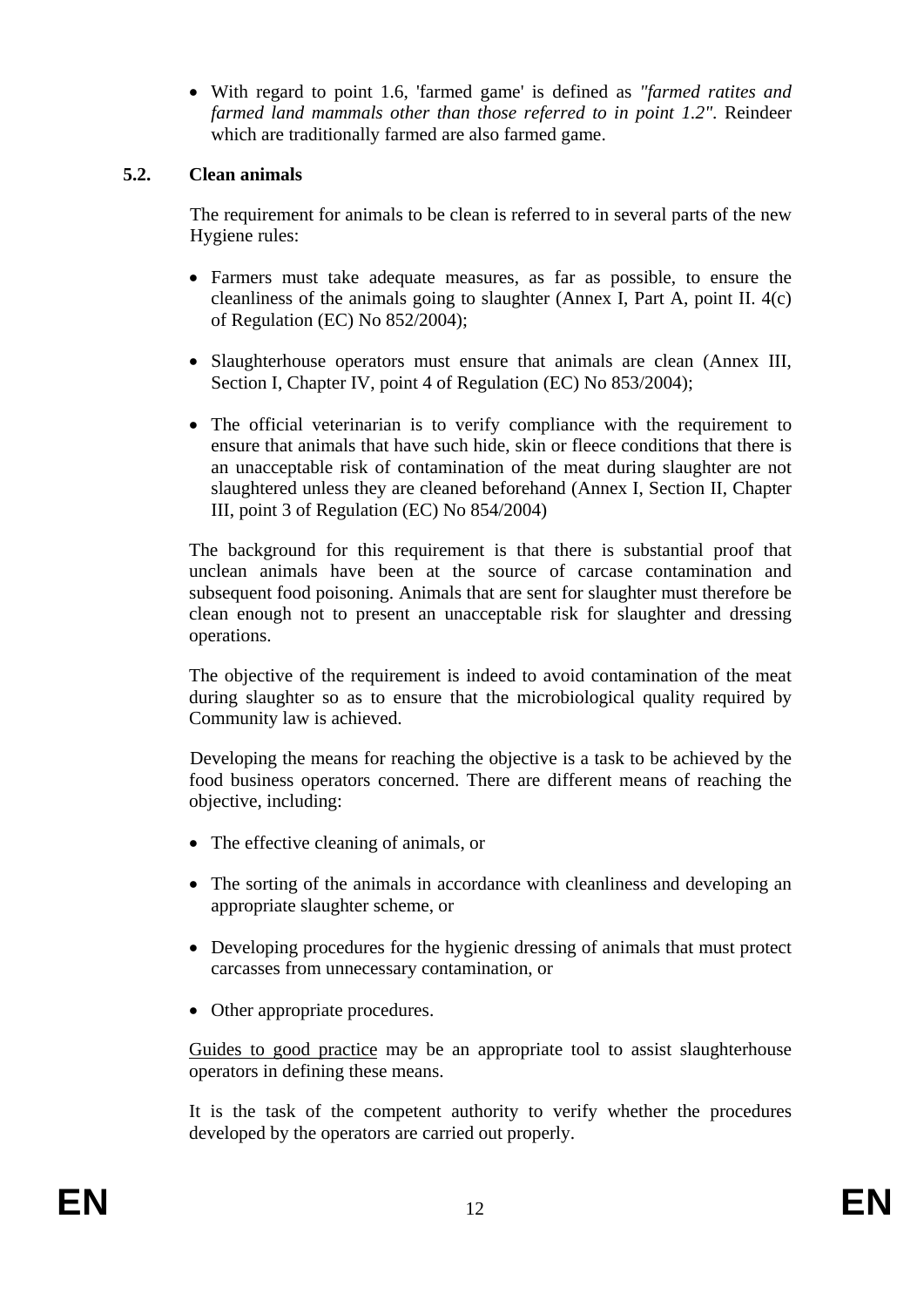#### **5.3. Lairage facilities and waiting pens**

Annex III, Section I, Chapter II, point 1(a) of the Regulation lays down that *"Slaughterhouses must have adequate and hygienic lairage facilities or, climate permitting, waiting pens that are easy to clean and disinfect. These facilities must be equipped for watering the animals and, if necessary, feeding them."*

As is the case for other requirements, the principle of proportionality must be respected in deciding about the nature of lairages or waiting pens. For small slaughterhouses, slaughtering few animals, there is no need to require sophisticated or extensive infrastructures, and the equipment for watering and if necessary for feeding the animals may be simple (e.g. movable equipment).

### **5.4. Equipment for the sterilisation of knives**

Annex III, Section I, Chapter II, point 3 of the Regulation lays down that slaughterhouses *"must have facilities for disinfecting tools with hot water supplied at not less than 82°C or an alternative system having an equivalent effect."* 

Worries have been expressed by operators of small slaughterhouses that this requirement, with regard to the sterilisation of knives, may create the need for having available multiple facilities in the slaughter room.

The objective of the requirement is to ensure that meat is not contaminated through equipment, e.g. knives. This objective can be achieved through different means, such as:

- Having sterilising equipment for knives at key places in the slaughterhouses directly accessible by the workers. Such equipment may be the appropriate choice in the bigger slaughterhouses.
- Sterilising in a single operation a number of knives sufficient to ensure that clean knives are available throughout the slaughter operations. This solution may be appropriate in low capacity slaughterhouses.

#### **5.5. Transport of meat at temperatures that must enable the production of specific products**

Annex I, Chapter XIV, point 66 of Directive 64/433/EEC provided that:

*"Fresh meat must be chilled immediately after the post-mortem inspection and kept at a constant internal temperature of not more than + 7 °C for carcases and cuts and + 3 °C for offal.* 

*Derogations from this requirements may, for technical reasons relating to the maturation of meat, be granted by the competent authority on a case-by-case basis for the transportation of meat to cutting plants or butcher shops in the immediate vicinity of the slaughterhouse, provided that such transport takes not more than two hours".*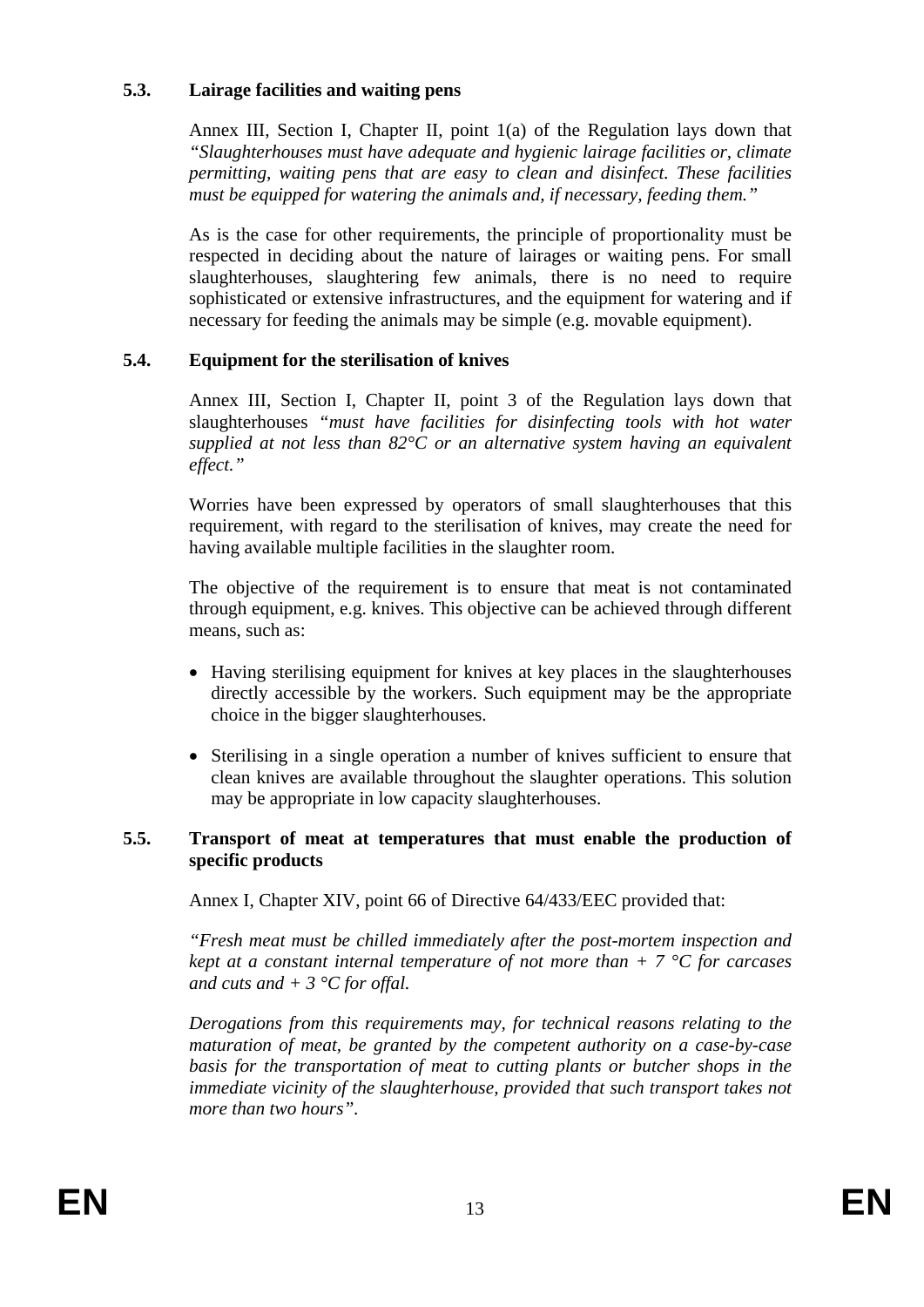At several occasions, the Commission has been questioned by food business operators who fear that this possibility has not been carried over in Regulation (EC) No 853/2004. However, the possibility of temperature derogations for the transport of meat has been maintained, and has even been broadened in Annex III, Section I, Chapter VII, point 3 of that Regulation which lays down that:

*"Meat must attain the temperature specified in point 1 before transport, and remain at that temperature during transport. However, transport may also take place if the competent authority so authorises to enable production of specific products, provided that:* 

*(a) such transport takes place in accordance with the requirements that the competent authority specifies in respect of the transport from one given establishment to another,* 

*and* 

*(b) the meat leaves the slaughterhouse, or a cutting room on the same site as the slaughter premises immediately and transport takes no more than two hours."* 

"Specific products" must be understood as any product for which the competent authority grants an authorisation and specifies the requirements to be respected.

#### **5.6. Scrap trimmings and scrap cuttings**

Annex III, Section V, Chapter II, point 1(c)(i) lays down that *"the raw material used to prepare minced meat must not derive from scrap trimmings and scrap cuttings (other than whole muscle cuttings)"*.

Since the word "scrap" may mean either "small pieces" or "waste", several requests have been made to clarify what is to be understood under the terms "scrap trimmings and scrap cuttings".

In general terms, it would not seem logical to ban products fit for human consumption from being used for human consumption. The use of small pieces (trimmings and cuttings) of meat that are fit for human consumption for the preparation of minced meat should therefore not pose a problem, it being understood that the microbiological quality of the minced meat must be guaranteed at all times, and that they have been obtained from whole muscle.

#### **5.7. The evaluation of the food chain information by the slaughterhouse operator**

With regard to the food chain information, Annex II, Section III, point 5 of Regulation (EC) No 853/2004 lays down that the slaughterhouse operators must, in order to check whether or not to accept animals on their premises, evaluate the relevant information before making it available to the official veterinarian.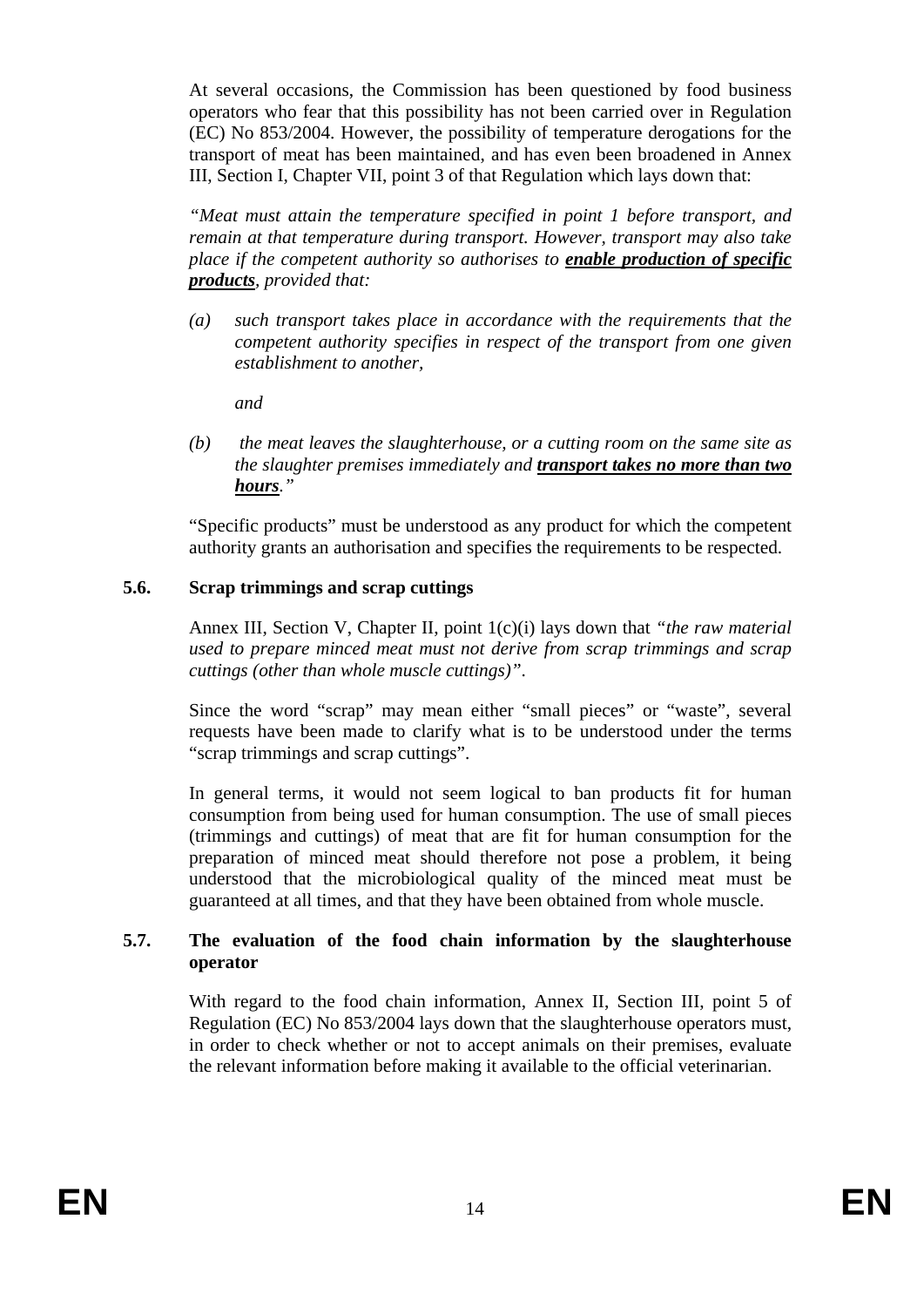In practice, the slaughterhouse operator shall **check** that the food chain information that is presented is complete with no obvious errors or omissions, and can be deemed effective to support his decision. It does not impose on the slaughterhouse operator to make a professional evaluation of the information since such evaluation can only be performed in a professional way by the official veterinarian.

#### **5.8. Mobile slaughterhouse**

The wording of Regulation (EC) No 852/2004 and (EC) No 853/2004 does not prevent the use of mobile facilities for the slaughter of animals, provided that these facilities comply with the relevant requirements laid down in those Regulations.

Member States may adapt the requirements as regards the construction, layout and equipment of these establishments by adopting national measures in compliance with the procedure laid down in Articles 13 of Regulation (EC) No 852/2004 and 10 of Regulation (EC) No 853/2004.

#### **5.9. Meat preparations**

Annex I, point 1.15 of Regulation (EC) No 853/2004 defines 'meat preparations' as *"fresh meat, including meat that has been reduced to fragments, which has had foodstuffs, seasonings or additives added to it (…)"*.

Meat reduced to fragments includes minced meat. Therefore, minced meat to which other foodstuffs, seasonings or additives have been added falls within the definition of meat preparations.

### **MILK AND DAIRY PRODUCTS**

#### **5.10. Identification mark**

It seems to be common in the dairy sector to apply several identification marks on a single package with and indication as to what mark is the valid one.

The wording of Regulation (EC) No 853/2004 does not seem to prevent such practice.

#### **5.11. Automatic milking installations**

Annex III, Section IX, Chapter I, Part II, Subpart B, Point 1(b) of Regulation (EC) No 853/2004 lays down that milk from each animal must be "checked for organoleptic or physico-chemical abnormalities by the milker or a method achieving similar results".

Traditionally the milker checks the milk from each animal by visual inspection. Other methods achieving similar results may be used.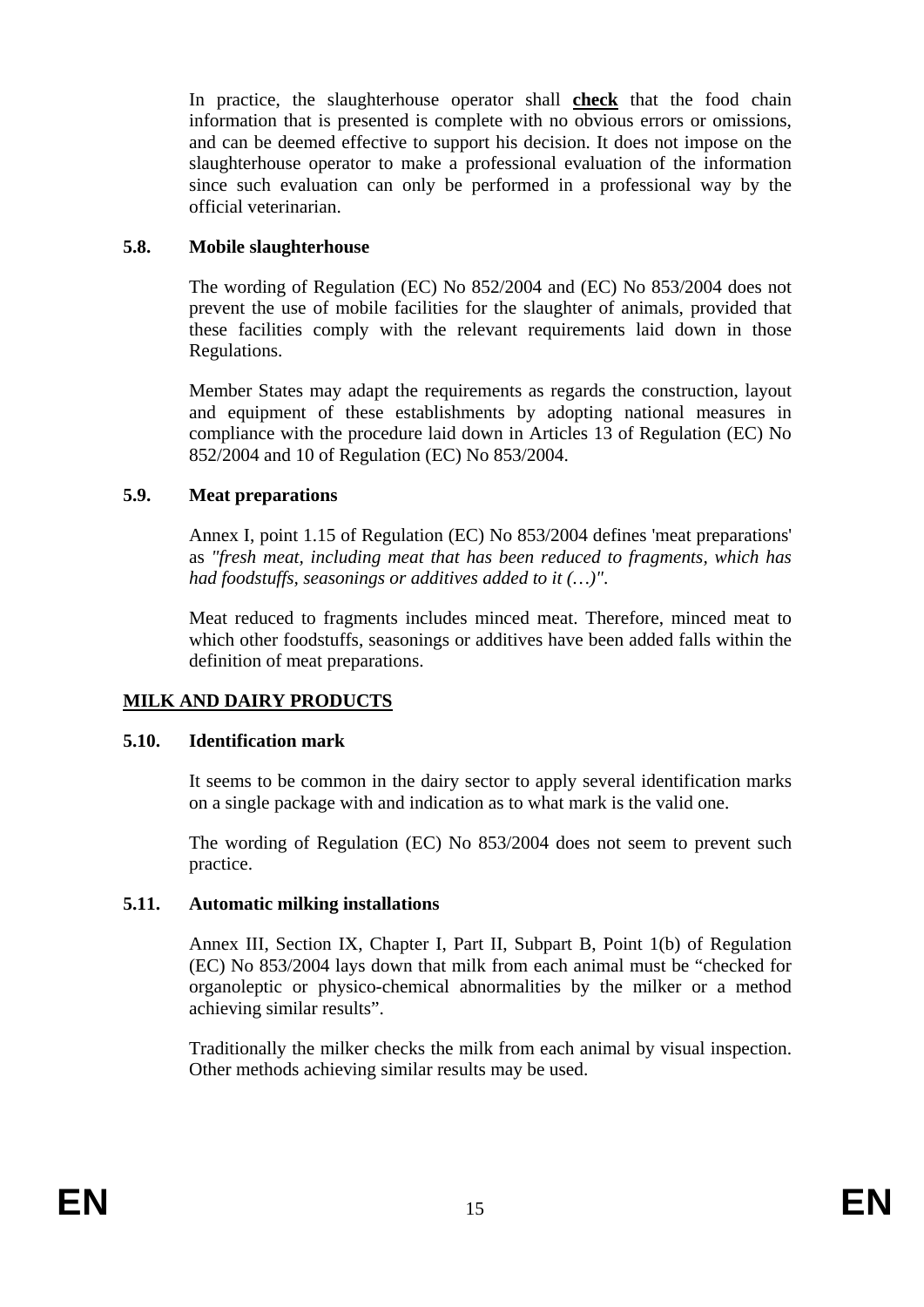Other methods are necessary if milking is performed using fully automated milking installations. In particular, it would be good practice that automatic milking installations should be able to detect abnormal milk automatically and separate it from the human consumption supply. An internationally recognised ISO standard concerning the requirements for automated milking installations has been developed and includes the methods used to check for organoleptic or physico-chemical abnormalities in the milk (ISO 20966:2007).

#### **5.12. Labelling**

Annex III, Section IX, Chapter IV of Regulation 853/2004 prescribes the labelling of raw milk and products made with raw milk intended for human consumption in the context of labelling Directive 2000/13/EC. This entails that the labelling information concerning products made from raw milk applies up to the point of sale.

They shall be given to the consumer to allow him to make his choice. They may be provided with packaging, document, notice, label, ring or collar accompanying or referring to the concerned products.

The terms "physical or chemical treatment" referred to in point 1(b) of the same chapter should be understood as treatments to reduce possible microbiological hazards linked to raw milk or raw milk products (e.g. microfiltration).

#### **5.13. Criteria for cow's milk**

Annex III, Section IX, Chapter II, III (1) (b) lays down that processed cow's milk used to prepare dairy products has a plate count of less than 100 000 per ml. The background of this requirement is that processed milk (e.g. pasteurised milk) that is used as a raw material has to comply with this limit before entering into a new processing step. It is not the intention therefore to require milk that has already entered into a new processing step (e.g. to which additional flora has been added for processing reasons - production of yoghurt or cheese) to comply with this criterion.

#### **5.14. Animal species**

Annex I, point 4.1 of Regulation (EC) No 853/2004 defines 'raw milk' as *"milk produced by the secretion of the mammary gland of farmed animals (…)"*. This definition covers therefore animals other than the common dairy species (cows, ewes and goats).

In practice, placing on the market of milk from mares, asses, camels or other farmed animals, including farmed game animals (e.g. reindeer), is possible provided that their production and processing comply with the relevant requirements laid down in Regulations (EC) No 852/2004 and (EC) No 853/2004.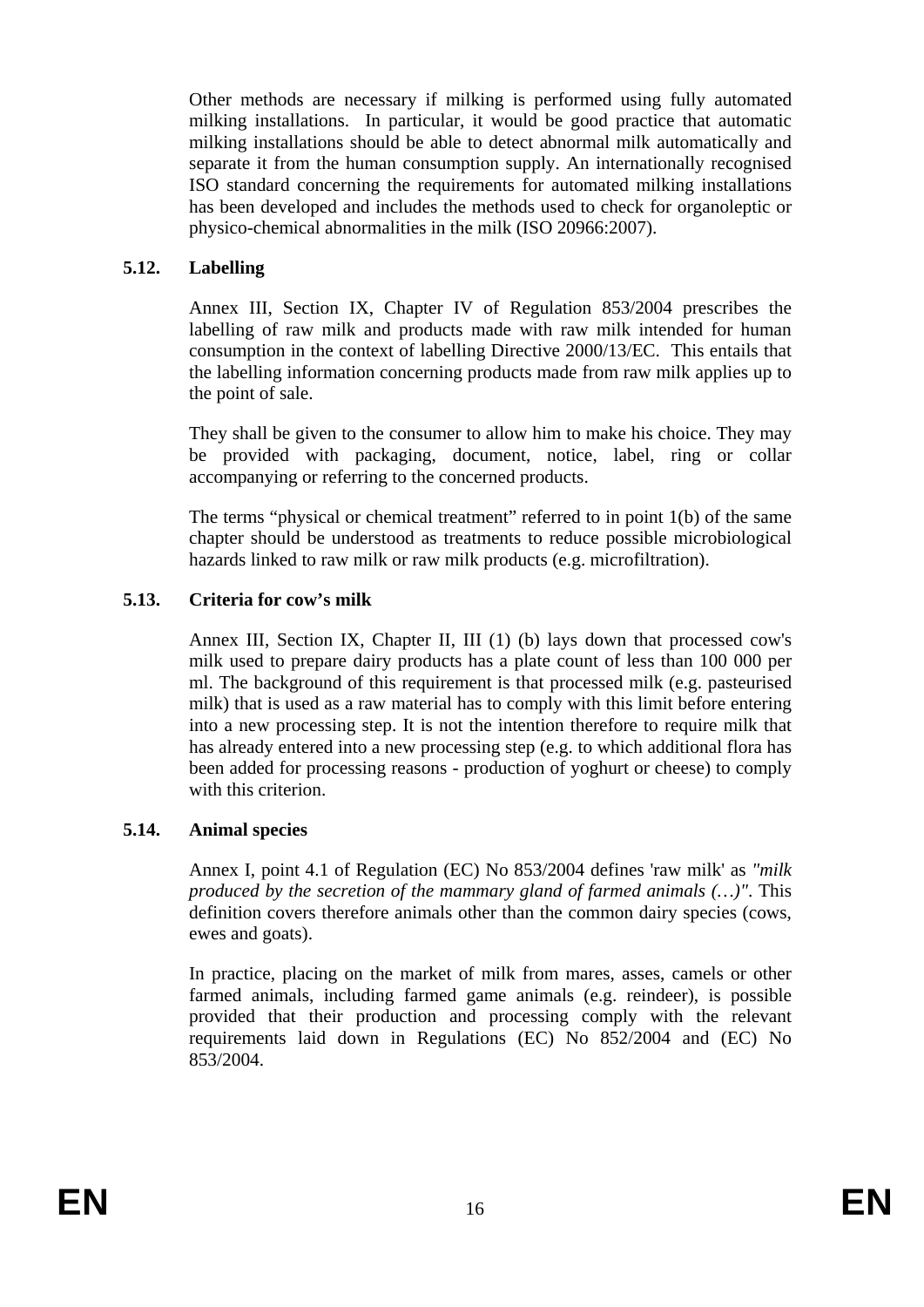# **ANNEX I**

# **Non exhaustive list of unprocessed products of animal origin**

- **Fresh meat/minced meat/Mechanically Separated Meat**
- **Untreated intestines, stomachs and bladders**
- **Meat preparations that have not been processed**
- **Blood**
- **Fresh fishery products**
- **Live bivalve molluscs, live echinoderms, live tunicates and live marine gastropods**
- **Raw milk**
- **Whole eggs and liquid egg**
- **Frogs' legs**
- **Snails**
- **Honey**

**An unprocessed product with a product of plant origin remains a raw product e.g.** 

- **skewer containing fresh meat and vegetables**
- **preparations of fresh fishery products (e.g. fish fillets) with food of plant origin**

### **Remarks:**

- **Unprocessed products can be classified as "raw products", i.e. they have not undergone processing (i.e. any action that substantially alters the initial product, including heating, smoking, curing, maturing, drying, marinating, extraction, extrusion, or a combination of those processes). Frozen products of animal origin remain unprocessed products.**
- **"Fresh" (with regard to meat) means meat that has not undergone any preserving process other than chilling, freezing or quick-freezing, including meat that is vacuum-wrapped in a controlled atmosphere.**
- **"Fresh" (with regard to fishery products) means unprocessed fishery products, whether whole or prepared, including products packaged vacuum or in a modified atmosphere, that have not undergone any treatment to ensure preservation other than chilling.**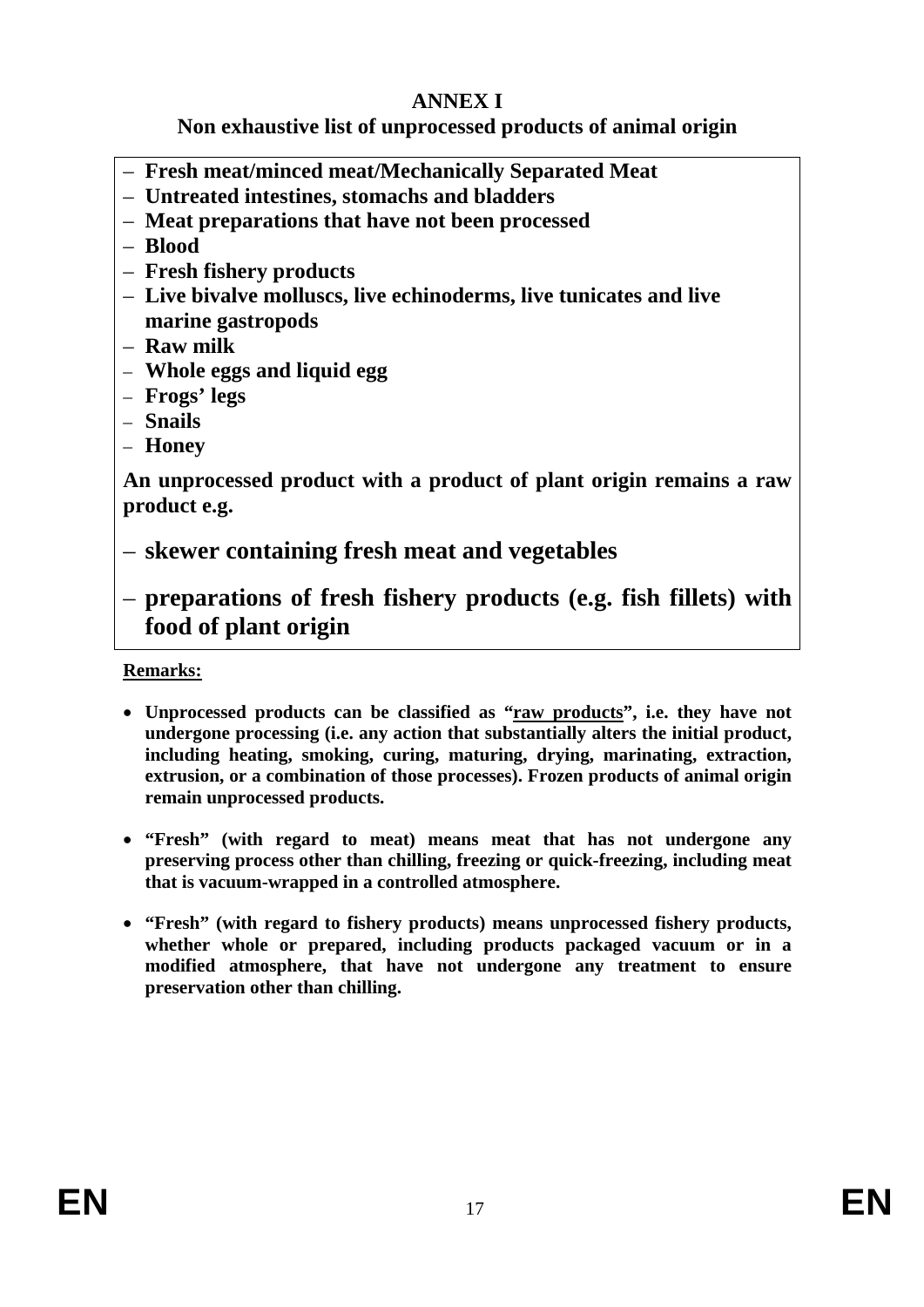# **ANNEX II**

# **Non-exhaustive list of processed products of animal origin**

*Processed products are obtained by submitting raw products to a process such as heating, smoking, curing, maturing, drying, marinating, etc. The process must lead to a substantial alteration of the initial product.* 

- **Meat products (ham, salami, etc.)**
- **Processed fishery products (smoked fish, marinated fish etc)**
- **Dairy products (heat treated milk, cheese, yoghurt, etc.)**
- **Egg products (egg powder etc.)**
- **Rendered animal fat**
- **Greaves**
- **Gelatine**
- **Collagen**
- **Treated intestines, stomachs and bladders etc.**

**Processed products also include:** 

- **A combination of processed products e.g. cheese with ham**
- **Products that have undergone several processing operations e.g. cheese from pasteurised milk.**

**Substances to give special characteristics may be added e.g.** 

- **sausage with garlic**
- **yoghurt with fruit**
- **cheese with herbs**

#### **Remark:**

• Processed products may include certain meat preparations such as marinated and cured meat.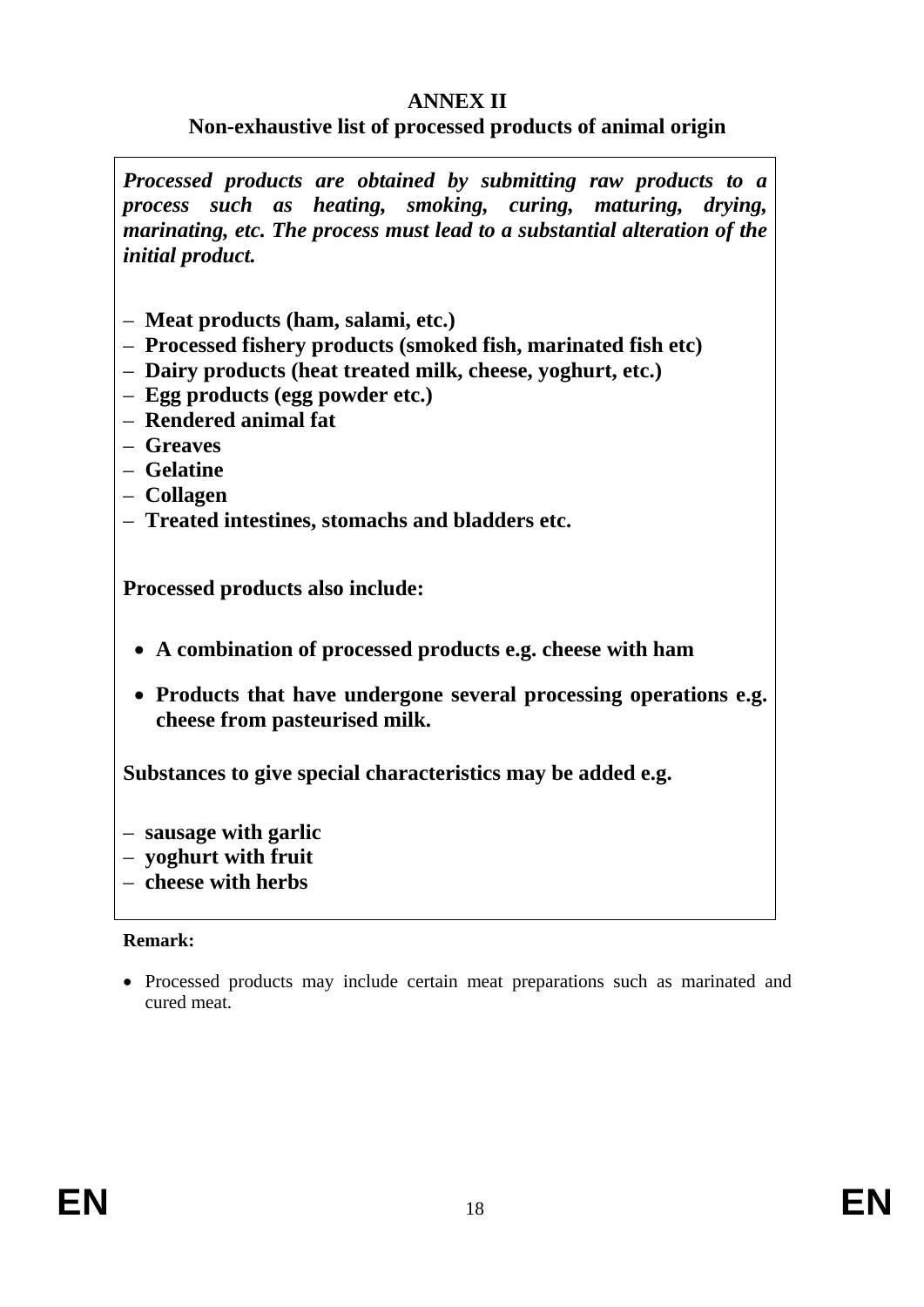## **ANNEX III Classification in accordance with activities**

| <b>Activity</b>                                                                                                         | <b>Regulation</b><br>$(EC)$ No | <b>Risk</b>                                                                                                                   | Non-exhaustive list of examples                                                                                                                                                                                                                                                                                                                                                                                                                      |
|-------------------------------------------------------------------------------------------------------------------------|--------------------------------|-------------------------------------------------------------------------------------------------------------------------------|------------------------------------------------------------------------------------------------------------------------------------------------------------------------------------------------------------------------------------------------------------------------------------------------------------------------------------------------------------------------------------------------------------------------------------------------------|
| Assembly of food of<br>plant origin with<br>processed food of<br>animal origin further<br>processed together.           | 852/2004                       | The risk associated can be<br>controlled by implementing the<br>rules of Regulation (EC) No<br>852/2004.                      | Canning food made from processed meat with<br>vegetables<br>Assembly of pizzas containing processed ingredients of<br>animal origin (such as cheese, processed fish or<br>processed meat)<br>Producing soup made with meat extract                                                                                                                                                                                                                   |
| Assembly of food of<br>plant origin with<br>processed food of<br>animal origin, and<br>placed on the market<br>as such. | 852/2004                       | risk<br>The<br>associated<br>be<br>can<br>controlled by implementing<br>the<br>Regulation (EC)<br>rules of<br>No<br>852/2004. | Making sandwiches with ham or cheese<br>Manufacturing edible ices made from processed milk<br>(heat treated milk, milk powder)<br>Making bakery products with dairy products<br>Assembling or manufacturing ready to eat meals<br>composed of processed products of animal origin (e.g.<br>processed meat) and vegetables<br>Manufacturing confectionery (e.g. chocolate containing<br>processed milk)<br>Producing mayonnaise made with egg product |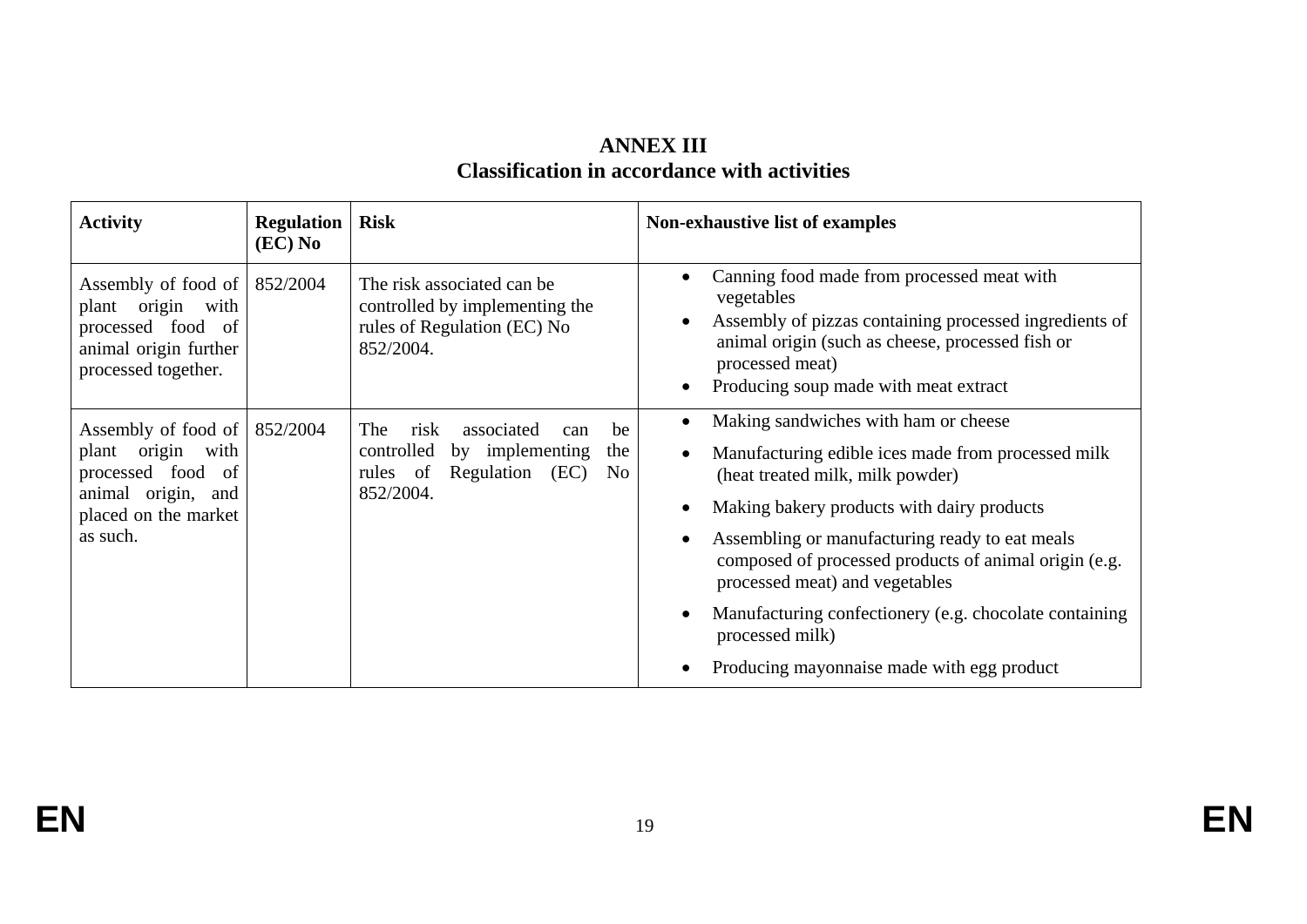| Assembly of food of $ 853/2004 $<br>plant origin with<br>unprocessed food of<br>animal origin further<br>processed together.          | The risk is identical to the one<br>when<br>manufacturing<br>posed<br>processed food of animal origin,<br>e.g. meat products. This justifies<br>that the rules of Regulation (EC)<br>should<br>853/2004<br>No<br>apply.<br>Approval of premises is required by<br>EU rules and an identification mark<br>may be applied to such foods. | Canning products made from vegetables and fresh meat<br>Ice cream from raw milk<br>See remarks made under point 3.4 |
|---------------------------------------------------------------------------------------------------------------------------------------|----------------------------------------------------------------------------------------------------------------------------------------------------------------------------------------------------------------------------------------------------------------------------------------------------------------------------------------|---------------------------------------------------------------------------------------------------------------------|
| Assembly of food of $ 853/2004 $<br>plant origin with<br>unprocessed food of<br>animal origin and<br>placed on the market<br>as such. | The risk is identical to the one<br>posed when handling raw products<br>of animal origin, e.g. fresh meat etc.<br>Approval of premises is required by<br>EU rules and an identification mark<br>may be applied to such foods.                                                                                                          | Assembling raw meat/fish skewer with vegetables                                                                     |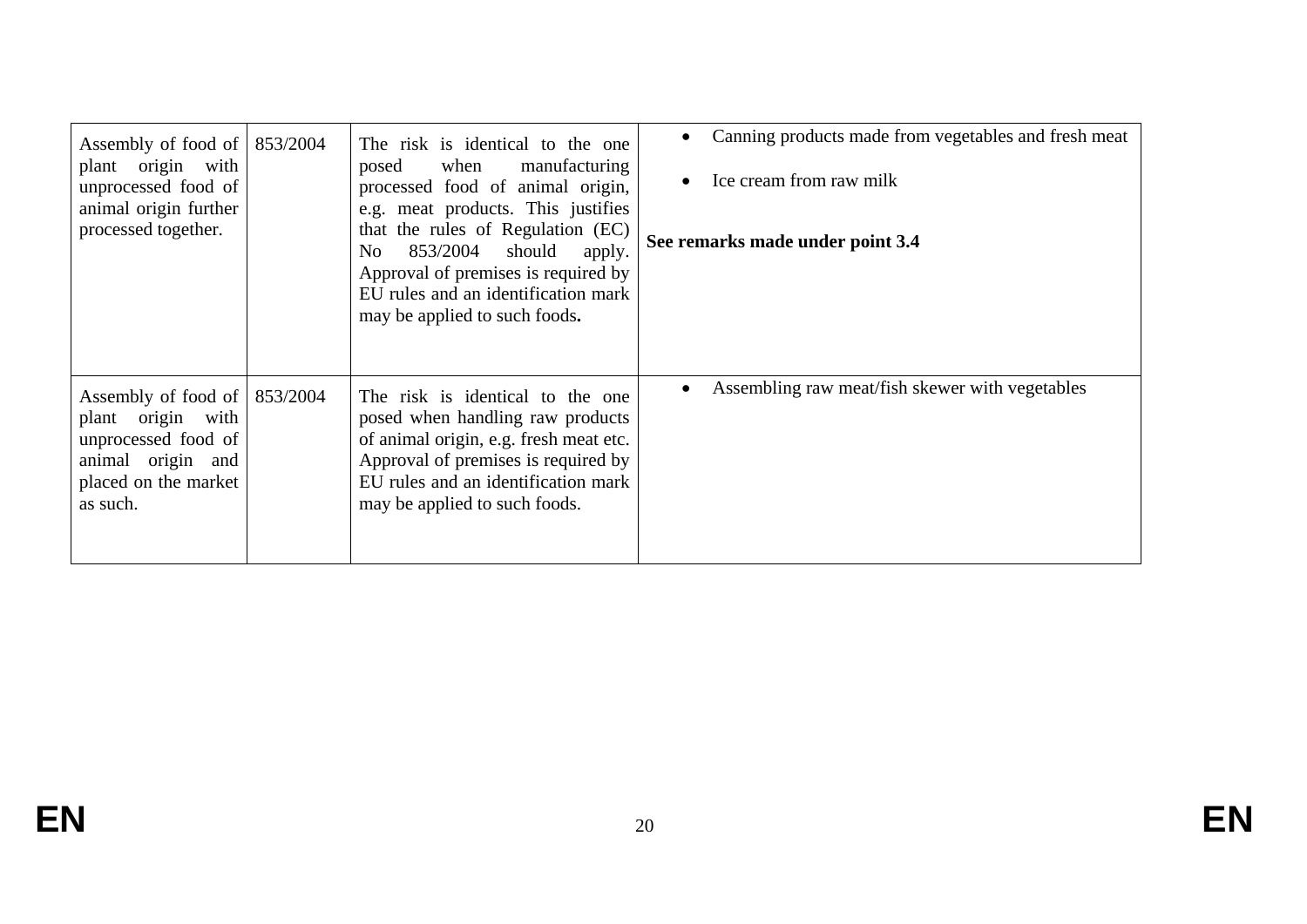## **ANNEX IV NON-EXHAUSTIVE LIST OF ESTABLISHMENTS SUBJECT TO APPROVAL**

- Meat
	- $\triangleright$  Slaughterhouses
	- $\triangleright$  Cutting plants
	- $\triangleright$  Slaughter on farm (except in the case of the direct supply by the producer of small quantities of meat from poultry-lagomorphs slaughtered on the farm to the final consumer and to local retail establishments directly supplying the final consumer)
	- $\triangleright$  Game handling establishment
	- ¾ Establishments producing minced meat, meat preparations and MSM
	- $\triangleright$  Establishment manufacturing meat products
- Live bivalve molluscs
	- $\triangleright$  Dispatch centres
	- $\triangleright$  Purification centres
- Fishery products
	- $\triangleright$  freezer vessels and factory vessels
	- $\triangleright$  Establishments on land
- Milk and dairy products
	- $\triangleright$  Establishments processing raw milk into heat treated milk and into dairy products made from raw milk
	- $\triangleright$  Establishments making dairy products from already processed dairy products (e.g. butter from pasteurised cream, cheese from pasteurised milk or milk powder)
	- $\triangleright$  Milk collection centres
- Eggs and egg products
	- $\triangleright$  Egg packing centres
	- $\triangleright$  Establishments processing eggs